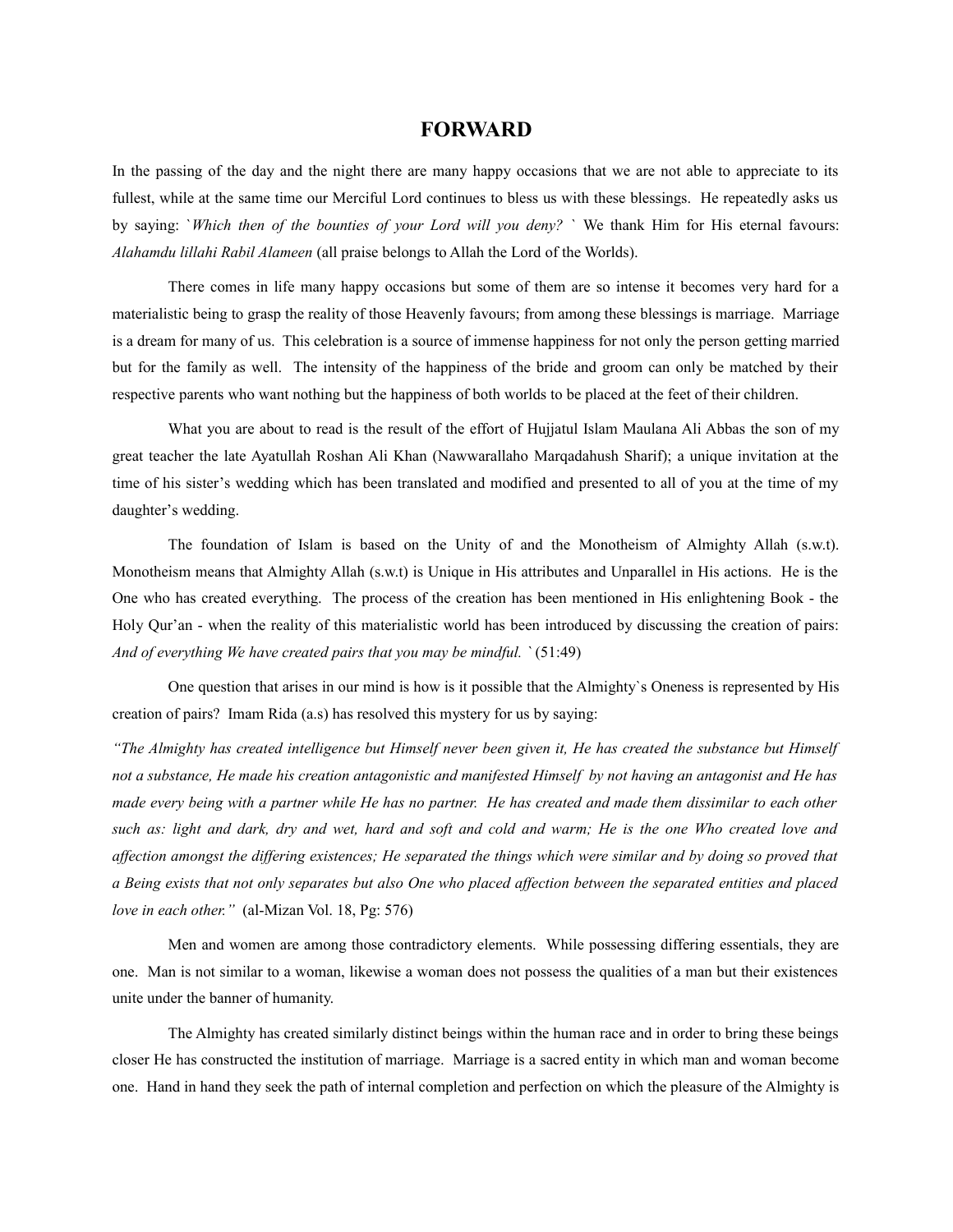manifested.

In this small booklet - which is also an invitation - the topic of marriage has been covered for the benefit of all Muslimeen and exclusively for the followers of the Ahlul Bayt (a.s).

Syed Mohammed Zaki Baqri March 2012 - Rabiul Thani 1433 Toronto, Canada

## **DEFINITION OF MARRIAGE**

Marriage is a social and religious norm. It brings two people together on the path of life by becoming a single unit bound by the ups and downs of this world while fulfilling their physiological needs.

# **IMPORTANCE OF MARRIAGE**

Man is innately driven to seek love, peace and tranquility. He struggles hard to attain these realities. Without love and peace he feels life is incomplete; likewise he never wants to stay alone in life. This loneliness in his early life is fulfilled by his parents; after which this natural demand evolves and is fulfilled with the advent of various friends and relatives. During adolescence, feelings of love and compassion grow within him as he seeks a life partner. It is at this very critical stage in his life that the institution of marriage becomes relevant.

Marriage is the purest path with which human beings experience love and peace. Thus the Almighty, the All-Wise, in order to fulfill this natural need of his creatures, created pairs and made them seek out each other in order to achieve peace and tranquility. He also placed love and mercy between them as a sign for the people of wisdom to ponder on. In the Holy Quran this phenomenon has been expressed in these words:

وَمِنْ آيَاتِهِ أَنْ خَلَقَ لَكُمْ مِنْ أَنْفُسِكُمْ أَرْوَاجًا لِتَسْكُثُوا إِلَيْهَا وَجَعَلَ بَيْنَكُمْ مَوَدَّةً وَرَحْمَاقًا إِنَّ فِي ٰ لَلِكَ لِأَيَاتٍ لِقَوْمٍ يَتَفَكَّرُونَ

'*And one of His signs is that He created mates for you from yourselves that you may find rest in them, and He put between you love and compassion; most surely there are signs in this for a people who reflect.*' (30:21).

Other than this, there are many places in the Holy Quran where the Almighty God has encouraged and commanded His servants to start a family by way of marriage. He says:

وَٱلْنَكِحُوا ﴾ الأَيُّلِمَ مِنْكُمْ وَالصَّالِحِينَ مِنْ عِبَادِكُمْ وَلِمَائِكُمْ إِنْ يَكُونُوا فَقَرَ اءَ يُغْنِهِمُ اللَّهُ مِنْ فَضلَلِح وَاللَّهُ وَاللَّهُ وَاللَّهُ وَاللَّهُ وَ

*'And marry those among you who are single and those who are fit among your male slaves and your female slaves; if they are needy, Allah will make them free from want out of His grace; and Allah is Ample-giving, Knowing.' (*24:32)

Marriage is so beloved in the eyes of the Holy Prophet (saw) that he mentions in a famous tradition: *'Marriage is one of my traditions whoever abandons it is not amongst me (amongst his followers).'*

Another tradition of the Prophet (saw) will help us understand the significance of marriage, he says:

جالمتروج جالنتائم جافضل عندجالل من جالصتائم جالقتائم جالعزب

*'The sleep of a married person is better in the eyes of Allah than if a bachelor spends the whole day fasting and the whole night until morning praying.'* (Jame`al-Akhbar: Pg: 101)

All human beings, be them Muslim or non Muslim, have given importance to the subject of marriage. This is not only a natural demand within the human soul but is also beloved in the eyes of God, hence we Muslims give more significance to it. Besides the traditions mentioned above, there are numerous sayings of the Ahlul Bayt (a.s) that teach us the sheer importance of this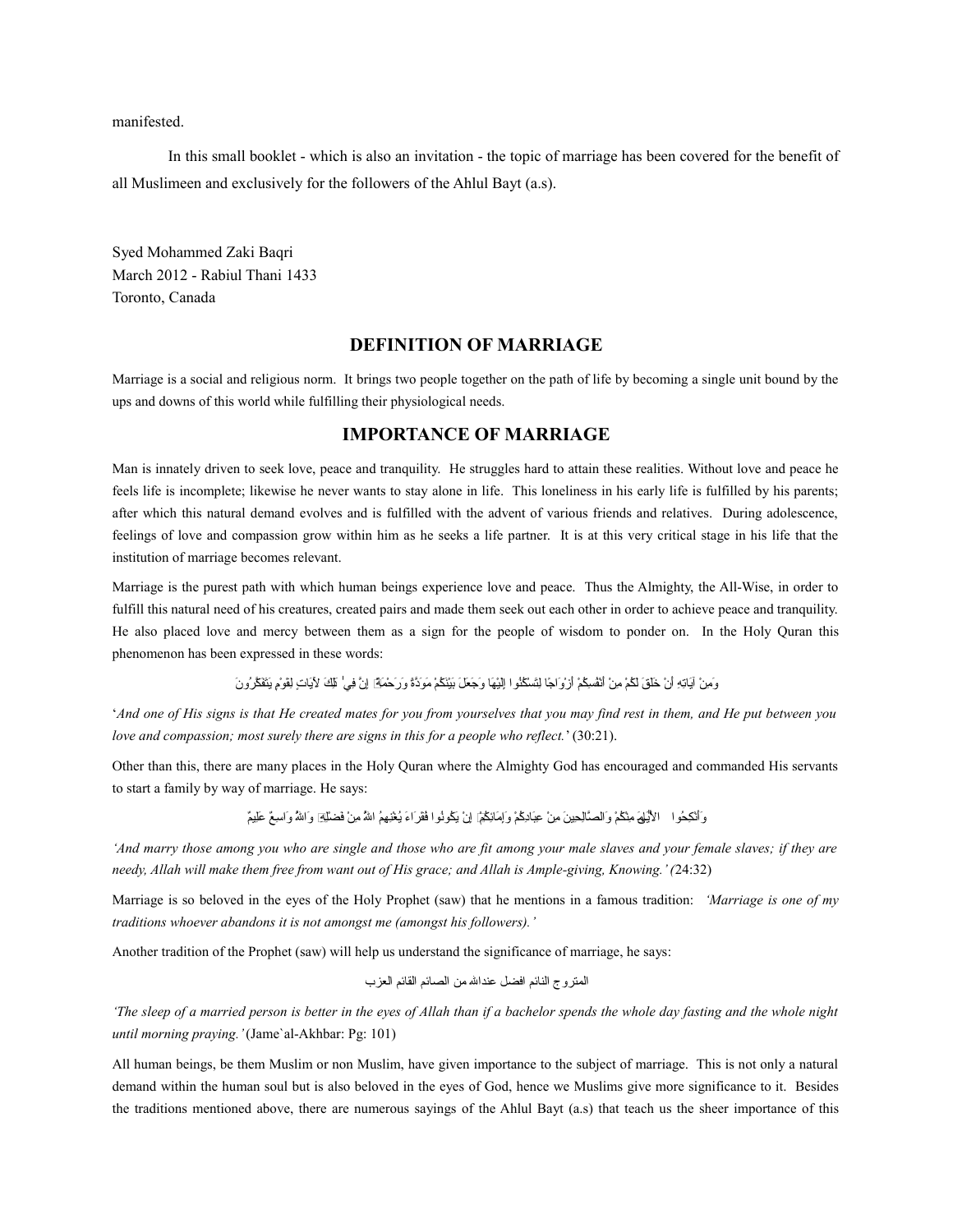subject.

## **PURPOSE AND BENEFITS OF MARRIAGE**

To get married and start a family is one of the best practices of the human race. It is a practice on which the foundation of human nature and intrinsic disposition lie. Throughout human history it has been a valuable and sacred custom and seen as an admired norm. Marriage is one of the most important essential needs of man and denying this need would be considered going against these accepted norms. The benefits of this great institution will be manifested within the couple, provided the appropriate criteria were used to form this bond. The following are a few benefits that have been mentioned:

# **PROTECTION OF CHASTITY AND MODESTY**

Sexual desire is the most intense desire within the human being. Through the institution of marriage this desire can be fulfilled thus protecting man from indulging in sin. This could be one of the reasons why our beloved Prophet (saw) said: "*Whoever gets married protects half of their religion and whoever wants to meet their Lord with wholesomeness and purity should get married*." Some of the youth today wait for the right time and the right proposal to get married so that they can protect themselves from deviating from the path of chastity. At this time and age when social media, Internet and satellite dishes are so common, protecting the self and moving away from the path of purity and dignity has become more and more difficult. For this reason, now more so than ever, it is highly recommended to get married at the appropriate age.

## **PERFECTION AND PROGRESS**

When mans religious, moral, social, economical, spiritual and sacred needs are fulfilled its obvious one will begin to tread the path of perfection and growth and begin their journey towards excellence. Generally speaking, the success of a man cannot be obtained without the support of a woman. Women seek opportunities to enhance men so that they become prosperous in their lives. Equally, in order for the woman to enhance her own self, she in turn enhances and attempts to perfect her husband. Once the basic and important needs have been fulfilled, human beings can find peace and tranquility in their life and one can perform their Islamic obligations better. Consequently, it has been narrated that a bachelors seventy Rakàt Salat (prayer) is equal to One Rakàt of a married person.

## **OFFSPRING**

The very important topic which is usually discussed in the subject of marriage is children. The blessed fruit of the union of marriage is having children; hence it is the most important aspect of married life. Children are the bases for the family 's enjoyment, love and zeal towards life. In the Islamic view, pure and pious children are a source of Heavenly rewards for their parents. Our beloved Prophet (saw) says: `*Get married and have children and multiply them I will feel proud of your number on the Day of Judgment in comparison with other communities.*` (Safina al-Bihar: Vol. 1 pg: 561)

# **ASSISTANCE IN OBEYING GOD AND A SOURCE OF GAINING DIVINE REWARDS**

In the Islamic view, marriage is a divine, pure and invaluable act. If it is done with the intention of gaining proximity to Allah (swt) it becomes an act of worship and thus a source of reward for the Hereafter. A man who marries a faithful woman (Momina) has married someone who could become the best helper in obeying his Lord; hence a believing spouse is the best gift of God which helps one in both worlds. The respectable companion of the Prophet (saw) Abudhar Ghaffari asked the Prophet (saw): *"Is it possible that when we become closer to our spouse and enjoy each other that that closeness converts into a source of reward in the Hereafter?"* The Beloved Prophet (saw) replied by asking him a question: *"If this act has been done against the rule of Sharià isn't it a sinful act?* He replied: "*Yes we will be sinful."* then the Beloved Prophet (saw) said: `*If it is done in accordance with the Sharià it will be a source of reward.*"

# **INDEPENDANCE**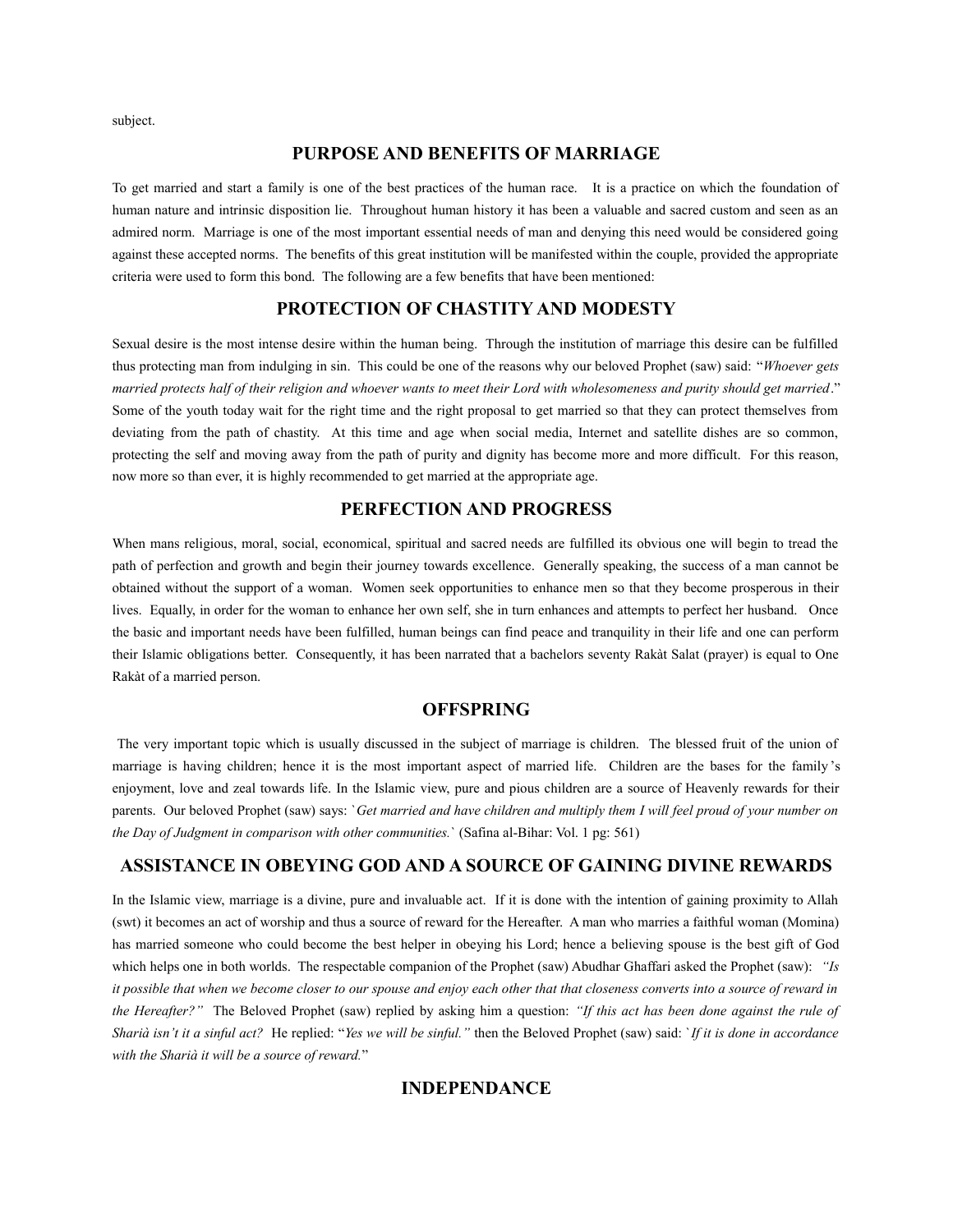Before getting married a young boy or girl are usually seen as dependents of their parents and relatives. They could be dependent upon their parents and so naturally they would like to see themselves as free and independent. Marriage makes the couple free from their dependency and they now have the liberty to earn and spend in accordance with their wishes. After getting married, they form an independent unit which establishes the nucleus of the family. They now have the ability to fulfill their needs and act upon their own will and wish.

# **COMPLETION OF LOVE, COMPANIONSHIP AND TRANQUILITY**

One of man's natural needs is to find a loving, caring and peaceful companion. It is hard and painful for a human being to live alone. A human being needs a companion who is loyal, selfless, caring, kind and loving. A companion with whom one can share their feelings with at the same time be a source of comfort, enjoyment and tranquility. For this reason, man is in constant need of a soul mate and a sincere friend with who he can forgo his love and expect the same in return.

There is no doubt in the fact that a friend cannot relinquish their entire self for another friend. The best person who could be the closest partner for anyone is the spouse. In the case of the friend there are limitations in the relationship whereas in the case of the spouse the boundaries are endless. Their ambitions and goals are the same and they can both strive in achieving these goals with love and compassion.

Peace and tranquility can only be achieved through the institution of marriage not through other means. The Almighty God makes this institution as one of His greatest signs:

وَمِنْ آيَاتِهِ أَنْ خَلَقَ لَكُمْ مِنْ أَنْفُسِكُمْ أَرْوَاجًا لِتَسْكُنُوا إِلَيْهَا وَجَعَلَ بَيْنَكُمْ مَوَدَّةً وَرَحْمَةً] إِنَّ فِي ظَكَ لِآيَاتٍ لِقَوْمٍ يَتَفَكَّرُونَ

*'And one of His signs is that He created mates for you from yourselves that you may find rest in them, and He put between you love and compassion; most surely there are signs in this for a people who reflect.'* (30:21)

Imam Rida (a.s) has been reported as saying:

ما افاد عبد فائدة خير ا من زوجة صالحة اذا ر اها سر ته و اذا غاب عنها حفظته فى نفسها وماله

*'There is no remunerations for a servant of God other than the virtuous companion, when he sees her he is pleased and when he is away from her she protects herself and his possessions.'* (Wasaail al-Shià: Kitab al-Nikah chapter:2 Hadith:5)

# **FULFILLMENT OF BIOLOGICAL DESIRES**

The Almighty God has placed biological desires inside the instinct of the human. This need cannot be fulfilled without marriage. However, it is a limited desire which tends to weaken and fade after a while. Those who get married only to fulfill their sexual desires will face problems.

In some instances marital problems are caused due to the inability of attaining sexual satisfaction. When this desire is not satisfied it could lead to immoral behavior. If a man is satisfied he will never deviate from the right path rather he will be more focused on the path of Islam.

## **MODERATION AND PEACE**

Today's Ulema say that if man's biological desires are not fulfilled at the right time, it could lead to many physical and emotional diseases such as depression, sadness, despair, anger, seclusion, loneliness and in some cases it may lead to a stomach ulcer. The right way to fulfill sexual desire is through marriage. There are other un-Islamic and unethical ways of satisfying this desire which has produced severe consequences in society which we have all been witness to in this so called modern era. Therefore, anyone who wishes to protect themselves and society should get married soon.

# **APPROPRIATE AGE OF MARRIAGE**

In Islam, the appropriate time for one to get married has been fixed. Within the laws of Islam (Sharia), once a youth reaches the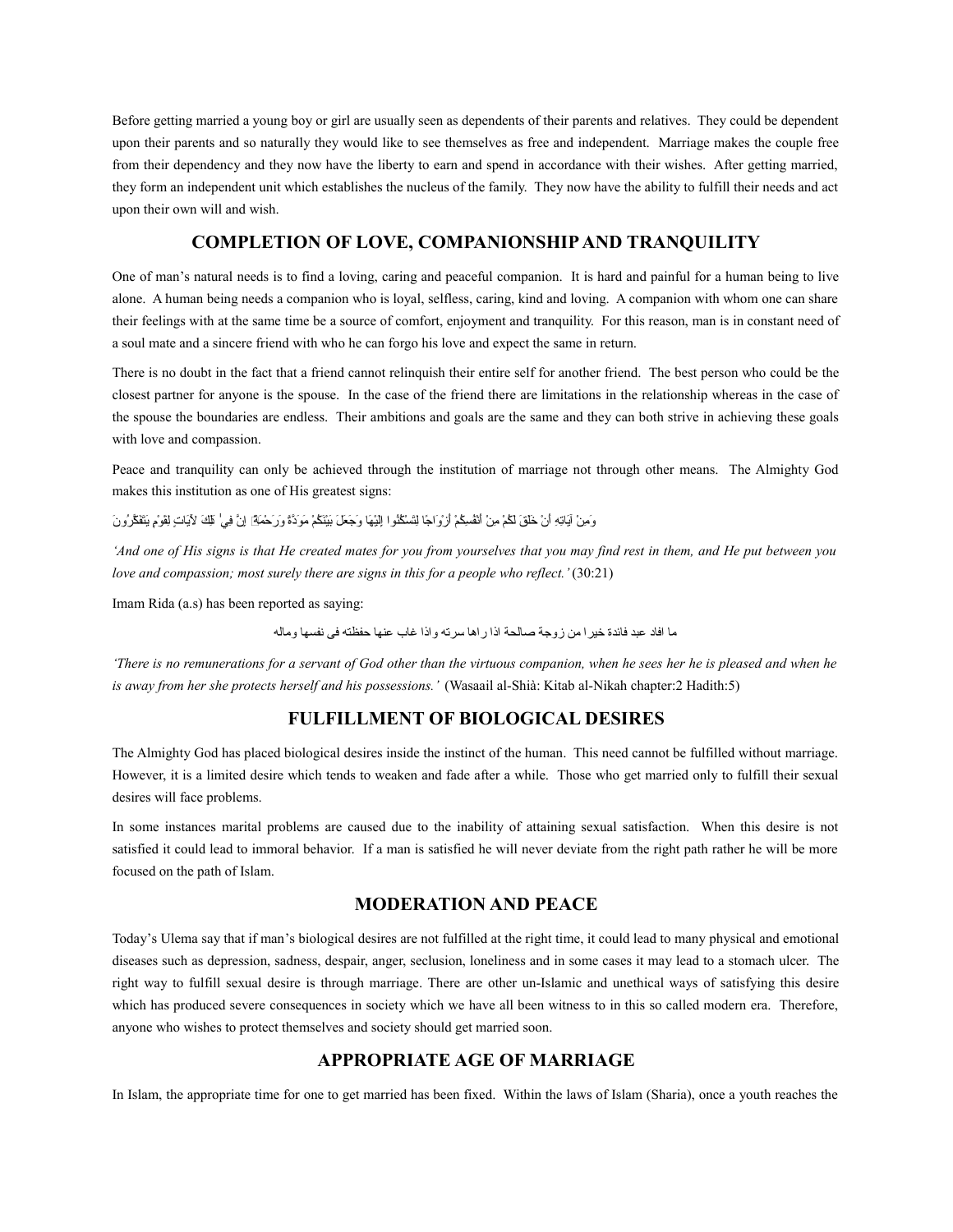age of physical maturity (Buloogh) they can get married. However, it is better that they take this important step in their life when they reach some level of both mental and financial maturity as well. Delaying marriage can bring severe consequences in society and it could have mental and emotional affects on the youth.

At the time of maturity there is an intense sexual desire that exists which may act as a distraction for a young individual while they are pursuing their educational career. These powerful feelings may also lead to severe consequences in society. In order to solve this problem, "modern society" has created a free for all sexual society, where as long as one is not married they can be with as many partners as they want. Islam teaches man to safeguard their chastity and dignity and never allow any unlawful sexual interaction to take place at any age. Islam's solution to this problem is the encouragement of early marriages. Islam teaches its followers their behaviour not only affects their morals but will also have a negative effect in their worldly life as well as their life after death.

The Holy Quran guides us by saying:

وَٱلْكِحُوا ﴾ الأَيُلِهَ مِنْكُمْ وَالصَّالِحِينَ مِنْ عِبَادِكُمْ وَإِمَانِكُمْ] إنْ يَكُونُوا فَقَرَاءَ يُغْنِهِمُ اللهُ مِنْ فَضلَلِهِ وَاللهُ وَاسِعٌ عَلِيمٌ

*'And marry those among you who are single and those who are fit among your male slaves and your female slaves; if they are needy, Allah will make them free from want out of His grace; and Allah is Ample-giving, Knowing.'* (24:32)

It is clear that this verse is a guide for the parents to get their children married early in order to form a pious and pure society.

## **SOLUTION TO THE PROBLEM OF ILLICIT RELATIONSHIPS**

We learn from history that Islamic marriages were very easy back in the day. Usually in my speeches I say: `marriage is a need not a luxury`. The solution to today`s modern society is Islam. If we sincerely follow this path, no youth will remain single at the time that they should be married.

## **BEFORE CHOOSING A SPOUSE**

Marriage is a very important decision which may lead to bigger tests and turbulences. Thus, this blessed happy occasion should begin with the name of the Merciful Lord while seeking His help and assistance in leading a happy life.

Imam Sadiq (a.s) asked his companion: "*Abu Baseer, before you start looking for a potential spouse what do you do?*" Abu Baseer replied: "*I don't know"* then the Imam (a.s) said *"Whoever wants to get married, both the potential groom and bride should offer two Rakàt Salat and then recite the following supplication:*

جالةَّل ْمُهةَّم ْنِإأ يّن ي ْمُأ ْنِريْمُد َأ آ ْن َأَت َز ةَّو َج جالةَّل ْمُه ةَّم َفَقأ يّد آ ْر ْنِل ي ْنِم َن جالأ يّن َستا ْنِء َأ آ ْح َسَن ْمُه ةَّن ْمُخْمُلقاًتا َو َخآ ْلقاًتا َو َأ َعةَّف ْمُه ةَّن َف آ ْرجاًتا َو َأ آ ْحَف َظ ْمُه ةَّن ْنِل ي ْنِف ي َنآ ْف ْنِس َهتا َو َمتاْنِل ي َو َأ آ ْو َس َع ْمُه ةَّن ْنِر آ ْزاقاًتا َو َأ آ ْع َظ َم ْمُه ةَّن َب َر َك اًة َو جاآ ْاق ْنِض ْنِل ي ْنِمآ ْن َهتا َوَلداًجا َطأ يّيباًتا َت آ ْج َعْمُل ْمُه ْنِل ي َخَلفاًتا َصتاْنِلحاًتا ْنِف ي َحَيتاْنِت ي َو َب آ ْع َد َم آ ْاوْنِت ي

*"O Allah I would like to get married! O Allah make plans for me to get married to the best spouse among the women who is physically and morally beautiful and has achieved greatness in chastity; she should be faithful to me and my wealth, blessed with sustenance and an abundant amount of provisions, she could give birth to pious and healthy children who could be my heirs in this life and after my death."*

Likewise, if a sister would like to get married she should offer two Rakàt Salat and then recite the same dua replacing the female pronoun with the male one.

# **CRITERIA OF CHOOSING A SPOUSE**

Companionship and partnership is an essential need for progress and prosperity. This matter is so important that one has to take very serious measures in order to find such a person who could be helpful in advancing their needs of both worlds. Without proper contemplation, one should never rush to marry anyone who appears beautiful and attractive. Peace and tranquility will only be attained through a partner in life who provides the best care and love. Therefore, there has to be criteria with which one can choose a life partner. Imam Sadiq (a.s) says: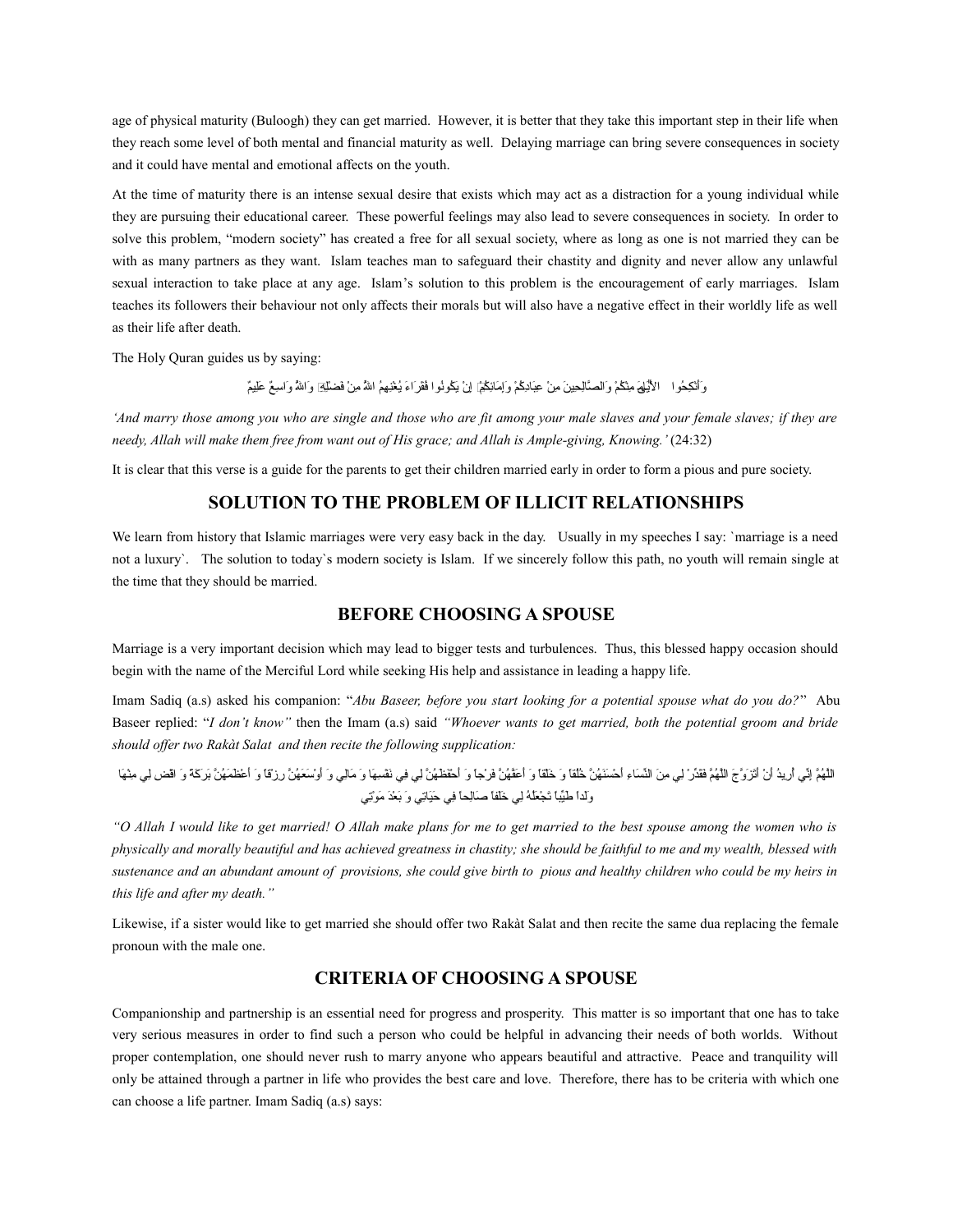قال الإمام الصادق عليه السلام: انما المر اة قلادة فانظر ما تتقلد

*"A woman is like a necklace; be careful of what you are about to put around your neck."*

One of the more essential criteria that Islam has mentioned is the criteria of compatibility. Compatibility can be divided into two sections: Religious compatibility (shari) and Social compatibility (ùrfi).

#### **Religious (shari) compatibility**

Faith: Islam has mentioned faith to be the first and primary priority in choosing a spouse. One should get married with a person who shares the same ideology so that they can easily adjust when they share their new life. A believer should never get married to a non believer which may lead to many complications in life. The Holy Quran in this regard guides us:

َو َل َتآ ْن ْنِك ْمُحاوجا جاآ ْل ْمُم آ ْش ْنِر َكتا ْنِت ٰ َحةَّتى ْمُي آ ْؤ ْنِم ةَّنۚ َو َل َم ع ٌة ْمُم آ ْؤ ْنِمَن ع ٌة َخآ ْي ع ٌر ْنِم آ ْن ْمُم آ ْش ْنِر َك ٍة َوَل آ ْاو َأ آ ْع َجَبآ ْت ْمُك آ ْمۚ َو َل ْمُتآ ْن ْنِك ْمُحاوجا جاآ ْل ْمُم آ ْش ْنِر ْنِكي َن ٰ َحةَّتى ْمُي آ ْؤ ْنِمْمُناوجاۚ َوَل َعآ ْبع ٌد ْمُم آ ْؤ ْنِم ع ٌن َخآ ْي ع ٌر ْنِم آ ْن ْمُم آ ْش ْنِر ٍك َوَل آ ْاو َأ آ ْع َجَب ْمُك آ ْمۚ ٰ ْمُأو َلْنِئ َك َي آ ْد ْمُعاو َن ْنِإَلى جالةَّنتا ْنِرۚ َوجا ْمُةَّلل َي آ ْد ْمُعاو ْنِإَلى جاآ ْل َجةَّن ْنِة َوجاآ ْل َم آ ْغْنِف َرْنِة ْنِبْنِإ آ ْذْنِن ْنِهۚ َوْمُيَبأ يّي ْمُن آَيتاْنِت ْنِه ْنِللةَّنتا ْنِس َل َعةَّل ْمُه آ ْم َيَت َذ ةَّك ْمُرو َن

*"And do not marry the idolatresses until they believe, and certainly a believing maid is better than an idolatress woman, even though she should please you; and do not give (believing women) in marriage to idolaters until they believe, and certainly a believing servant is better than an idolater, even though he should please you; these invite to the fire, and Allah invites to the garden and to forgiveness by His will, and makes clear His communications to men, that they may be mindful."* (2:221)

Further we read in the Holy Quran:

جاآ ْل َخْنِبيَثتا ْمُت ْنِلآ ْل َخْنِبيْنِثي َن َوجاآ ْل َخْنِبيْمُثاو َن ْنِلآ ْل َخْنِبيَثتا ْنِتۚ َوجال ةَّطأ يّيَبتا ْمُت ْنِلل ةَّطأ يّيْنِبي َن َوجال ةَّطأ يّيْمُباو َن ْنِلل ةَّطأ يّيَبتا ْنِتۚ ٰ ْمُأو َلْنِئ َك ْمُمَب ةَّر ْمُءو َن ْنِم ةَّمتا َيْمُقاوْمُلاو َنۚ َل ْمُه آ ْم َم آ ْغْنِف َرع ٌة َو ْنِر آ ْز ع ٌق َك ْنِريع ٌم

*"Bad women are for bad men and bad men are for bad women. Good women are for good men and good men are for good women.* (24:26)

Prophet of Allah (saw) has said:

«اقتال رساول جالل: «جالماومن کفاواًجا للماومنه و جالمسلم کفاو للمسلمه

*"A believing man is compatible for a believing woman; likewise a Muslim man is compatible for a Muslim woman."*

Imam Sadiq (as) has been reported as saying the following three traditions:

«جالمتام جالصتادق (ع): لاول جان جاميرجالماومنين (ع) تزوج فتاطمه (ع) لمتا کتان لهتا کفاواًجا جالی ياوم جالقيتامه

Imam Sadiq (a.s) said: *"If Amirul Mo`mineen wouldn't have married Bibi Fatima (a.s) she would never have found a compatible life partner until the Day of Judgement."*

.«اقتال جامتام صتادق (ع) «جالماومناون بعضهم جاکفتاء بعض

Imam Sadiq (a.s) said: *"Some of the believers are compatible for other believers."*

اقتال جالمتام جالصتادق عليه جالسلم: إذجا تزوج جالرجل جالمرأة لمتالهتا أو جمتالهتا لم يرزق ذلك ، فإ ّن تزوجهتا لدينهتا رزاقه جالل ع ةَّز وج ةَّل جمتالهتا ومتالهتا (من ل يحضره جالفقيه 3 : 393.)

"*If a man marries a woman because of her wealth or her beauty he will never gain either one however if he marries her because she is a believer, the Almighty God will grant him the beauty of his wife as well the wealth."*

(The same could also hold true if a woman marries for wealth.)

# **COMPATIBILITY ACCORDING TO THE NORMS OF SOCIETY ('URF)**

#### **Religion**

A religious person should look for a person who is equally committed to religious values. If a youth, male or female, is not committed to their religion and marries a religious person, they might influence their spouse to do what is religiously wrong causing difficulty in the marriage.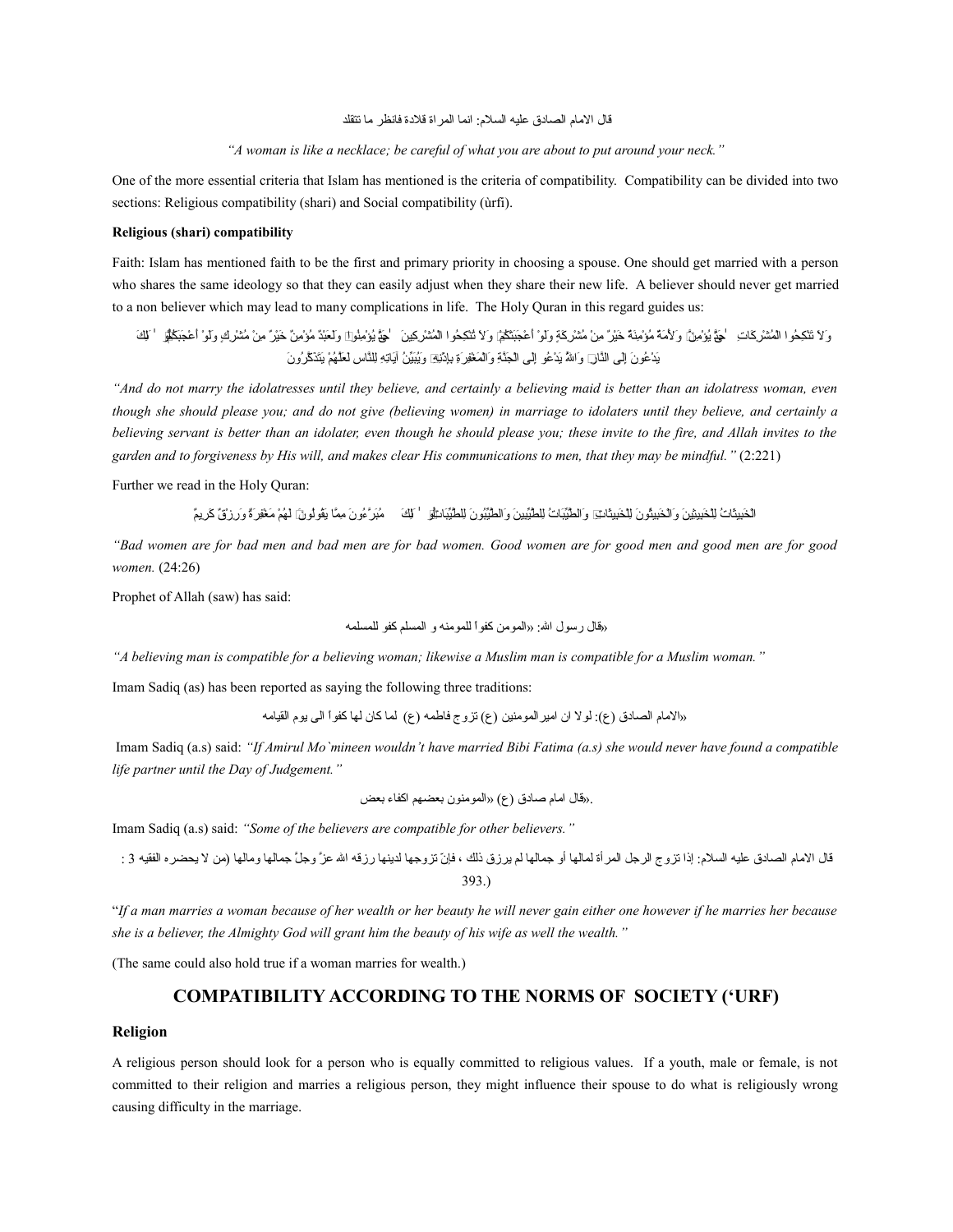#### **Good Morals**

Human being is known by his or her good morals and ethics. Those who live together as husband and wife must reflect those good traits on to each other.

Imam Rida (a.s) says:

اقتال جالرضتا (ع): ل تزوجه جان کتان سئ جالخلق (وستائل جالشيعه. کتتاب نکتاح: بتاب 30 حديث1:

*"Don't get married to a man if his morals are not good. "*

Likewise our beloved Prophet (saw) said:

اقتال جالنبی (ص): إذجا جتاء كم من ترضاون خلقه و دينه فزوجه (وستائل جالشيعه. کتتاب نکتاح: بتاب 28 حديث1:)

*"f a man comes to seek the hand of your daughter whose good morals and religious commitment pleases you then you should marry your daughter."*

In one of his traditions it has been narrated that he said:

من زوج كريمته من فتاسق نزل عليه كل ياوم لعنة

(مستدرك جالاوستائل: ج 5 ص: 278 ح: 5852)

*"The Curse of God descends on a person who gives their daughters in the hands of a vulgar (person)."*

Along the same theme, Imam Sadiq (a.s) said:

جالكفاو أن يكاون عفيفتا و عنده يستار

(وستائل جالشيعه. کتتاب نکتاح: بتاب 28 حديث4:)

*"A compatible partner is the one who is virtuous and who can be cared for easily."*

### **Family background**

In regards to compatibility within the family, the Prophet of Allah (saw) said:

تزوجوا في الحجر الصالح فإن العرق دساس (مكارم الأخلاق: ص: 197)

*"Get married in a virtuous family for the effects of the genes are severing"*

Within the studies of Genetics it has been proven that genes affect the behaviour of the offspring. In one of his (saw) traditions we read:

أنظر أين تضع نفسك من تشركه ف ي متالك و تطلعه عل ي دينك و سرك (وستائل جالشيعه. کتتاب نکتاح: بتاب 6 حديث1:)

*'Be careful where and in what situation you are placing yourself! To whom you are making partners in your wealth? To whom you are making known the secrets of your religion? To whom you are making known your personal secrets? To whom you are gaining closeness to with trust?'*

### **Age of the couple**

Age also plays a considerable role in the success of a marriage. It is advisable to be closer to each other in regards to age. Past experience points to the fact that an age gap of 5 to 8 years is acceptable. One of the philosophies of the fact that in Islam the age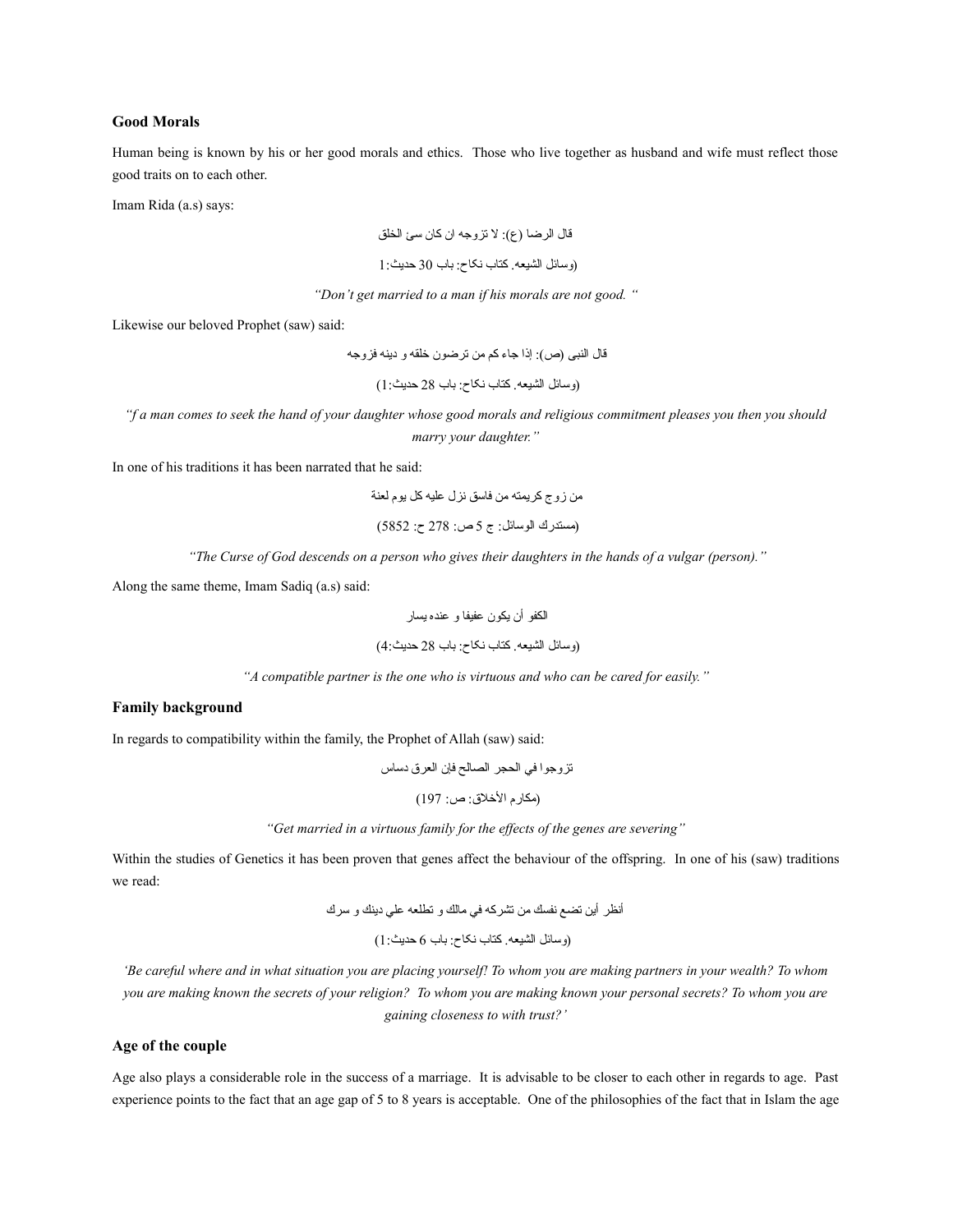of maturity for girls is earlier than boys is because girls mature faster than boys thus it is important to adhere to an age gap that is appropriate between the husband and the wife. (Bulooghe Shariè (maturity according to Islamic Canon Law) is 9 for girls and 13 to 15 for boys).

#### **Education**

A husband and wife should be compatible in their education and understanding. If the mental wave lengths between the two are the same, it becomes easier to move towards the right direction in life. An educated couple also find it easier to raise children. Many marriages fail due to a lack of education. The couple may appear on the outside that they are on the same page but the reality is that they both live different lives, which is not healthy for a successful family.

#### **Beauty and attractiveness**

Although it may not be an appropriate criterion to choose a spouse with, it does play a role in the selection process. Beauty is relative, not absolute as the expression goes: Beauty is in the eyes of the beholder.

The youth of today should look into these factors when seeking a life partner. They should avoid making hasty decisions which may lead to disturbance in their family life. Consultation is the best way for making life easy and successful. In today's era, many have used the process of consultation to develop flourishing businesses for themselves. In this regard, consulting with those who are well versed in the field is important. In Islamic traditions there are numerous mentions of this subject. Unfortunately in the case of marriage, the youth of today rush their decisions and do not seek consultation from the most valuable treasure in their homes namely their parents who have seen the world and gone through the ups and downs of life. Our parents are one of the best avenues we have to seek guidance from in this regard. Thus, the youth of today should never move forward in the area of marriage without the consultation of their respected parents. Victory and success of both the worlds can be obtained by following the guidance of our parents.

### **Advice:**

At this moment I would like to advise the young males – my precious sons - of the community to please avoid falling in love if you can't honour your commitment to the girl or to the religion. In many cases, which I have personally seen all over the world, boys get attached to the girls while they do not even mention their intentions to their parents and when it comes time to proceed with wedding plans there are domestic problems between the parents and the boy.

Likewise to my daughters in the community - Please do not allow yourself to fall in love with someone who is not willing or does not have the courage to speak up and defend you when the time is right. I fear that you may regret falling in love with someone who lacks the courage and strength needed in a man.

**Parents:** Islam has given the absolute right of marriage to your children. You can guide them and advise them to choose a life partner who is a believing Muslim and a follower of the Ahlul Bayt (a.s).

## **COMMUNICATION BEFORE GETTING MARRIED**

When we thoroughly investigate Islam, it becomes obvious that we as Muslims are either unaware of Islamic traditions and values or have imprisoned ourselves within our cultural norms. It has been narrated from Imam Sadiq (a.s) that a man asked:

عن جابى عبد جالل عليه جالسلم اقتال: اقلت له: جا ينظر جالرجل جالى جالمرجاة يريد تزويجهتا فينظر جالى شعرهتا و محتاسنهتا؟ اقتال: ل بتاس بذلك جاذجا لم يكن متلذذجا

 $(12 \, \text{m})$ ص 12، تهذيب ج7/ص 435

*"Can a man see a woman`s face and her hair to whom he would like to marry?* Imam (a.s) replied*: `As long as there is no lust involved in seeing her, there is no problem."*

**Customs and traditions in our weddings**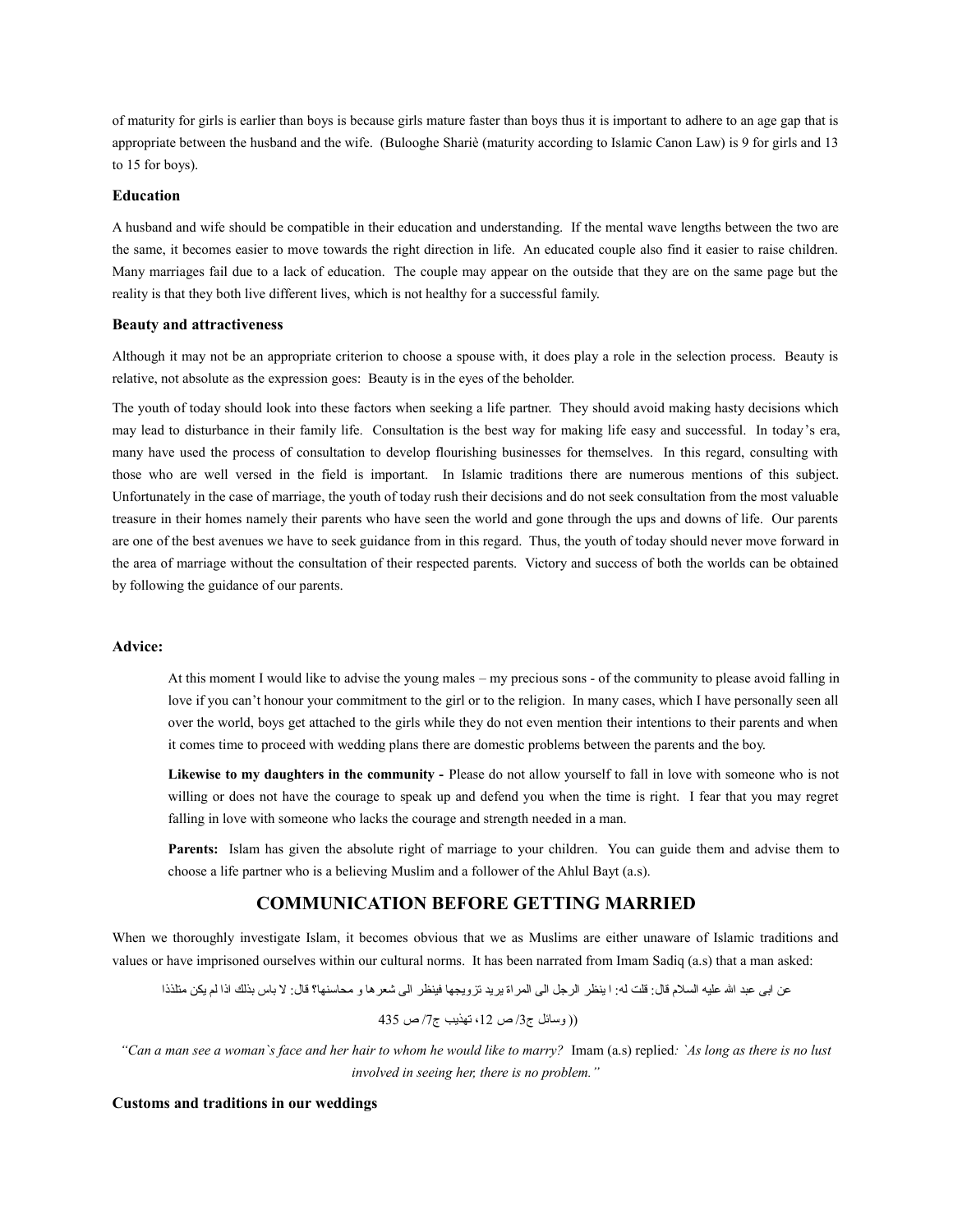Islam is a practical and contemporary religion which caters to all aspects of human life. It guides its followers as the Holy Quran explicitly states:

ةَّمتا َف ةَّر آ ْطَنتا ْنِف ي جال ْنِكَتتا ْنِب ْنِمن َش آ ْ ي ٍء

*"We have not neglected anything in the Book,*" (6:38).

Most of the customs we see in our weddings today correspond to the culture that we belong to. In reality, Islam has guided us in regard to these customs (as discussed below):

#### **Nikah (marriage oaths)**

In Islam the recitation of the Nikah (marriage oaths) is the method in which two people become close to each other and form a family and is considered one of the obligatory pillars in accordance to the Islamic Canon law. Without this, the relationship of two people becomes illicit and they become Haram for each other (prohibited).

#### **Mehr (dowries-marriage gift)**

وآلُّو ا النِّسَاءَ صِندُقَاتِهِنَّ نِجْلَةً] فَإِنْ طِيْنَ لَكُمْ عَنْ شَيْءٍ مِنْهُ نَفْسًا فَكْلُو هُ هَنِيئًا مَرِ بِئًا

*`And give women their dowries as a free gift, but if they of themselves be pleased to give up to you a portion of it, then eat it with enjoyment and with wholesome result*. ` (The Holy Quran 4:4)

Mehr is one of the components of an Islamic marriage. It has been encouraged that the Mehr be gifted before the consummation of the marriage. The right of the wife is that she can request whatever she desires. Islam has encouraged the practice of keeping the Mehr light and in accordance with the financial ability of the groom. It is highly recommended that the bride overlook and forgive the Mehr.

#### **Walima (Reception)**

It is important that during joyful occasions one share those moments with family and friends. One such occasion is marriage in which hosting ones loved ones is highly recommended. Islam is a practical religion which instructs its followers to adapt an easy and simplistic lifestyle. Adapting a simple lifestyle makes life easy which is a basic Islamic teaching. One should never have a reception to compete with others or to present themselves as someone that they are not rather it should be done with simple elegance intending to be an example for the rest of the community to follow.

According to the Holy Prophet (saw) there are a few important occasions where having a Walima is recommended:

اقتال رساول جالل صلى جالل عليه و آله : ل وليمة جال فى خمس فى عرس جاو خرس جاو عذجار جاو وكتار جاو ركتاز فتامتا جالعرس فتالتزويج، و جالخرس جالنفتاس بتالاولد و جالعذجار جالختتان و جالاوكتار جالرجل يشترى جالدجار و جالركتاز جالذى يقدم من مكة

( بحتار جالناوجار/ ج /96 384

 *"The Prophet of Allah (saw) said: There are five feasts in Islam: At the time of marriage, at the birth of a child, Sunnate Ibrahimi (a.s) (meaning the circumcision of a baby boy), buying a house and after performing Hajj."*

#### **Jahez - Parents gifts to children**

One of the ways that parents show love and affection to their children is by showering them with wedding gifts (jahiz). The lifestyle of our beloved Prophet (saw) is the best example to be followed as the Holy Quran states:

َلَق آ ْد َكتا َن َل ْمُك آ ْم ْنِف ي َر ْمُساو ْنِل جا ْنِةَّلل ْمُأ آ ْس َاوع ٌة َح َسَن ع ٌة ْنِل َم آ ْن َكتا َن َي آ ْر ْمُجاو جا َةَّلل َوجاآ ْلَي آ ْاو َم جا آ ْل ْنِخ َر َو َذ َك َر جا َةَّلل َكْنِثي اًرجا

*`Certainly you have in the Messenger of Allah an excellent exemplar for him who hopes in Allah and the latter day and remembers Allah much.`* (33:21)

If we examine the wedding of the only daughter of the Prophet (saw), Bibi Fatima (a.s), we will see that he gifted her very few but essential necessities to start her new life with. They included: a shirt, a shawl, a veil, a mattress, pillows, curtains, a straw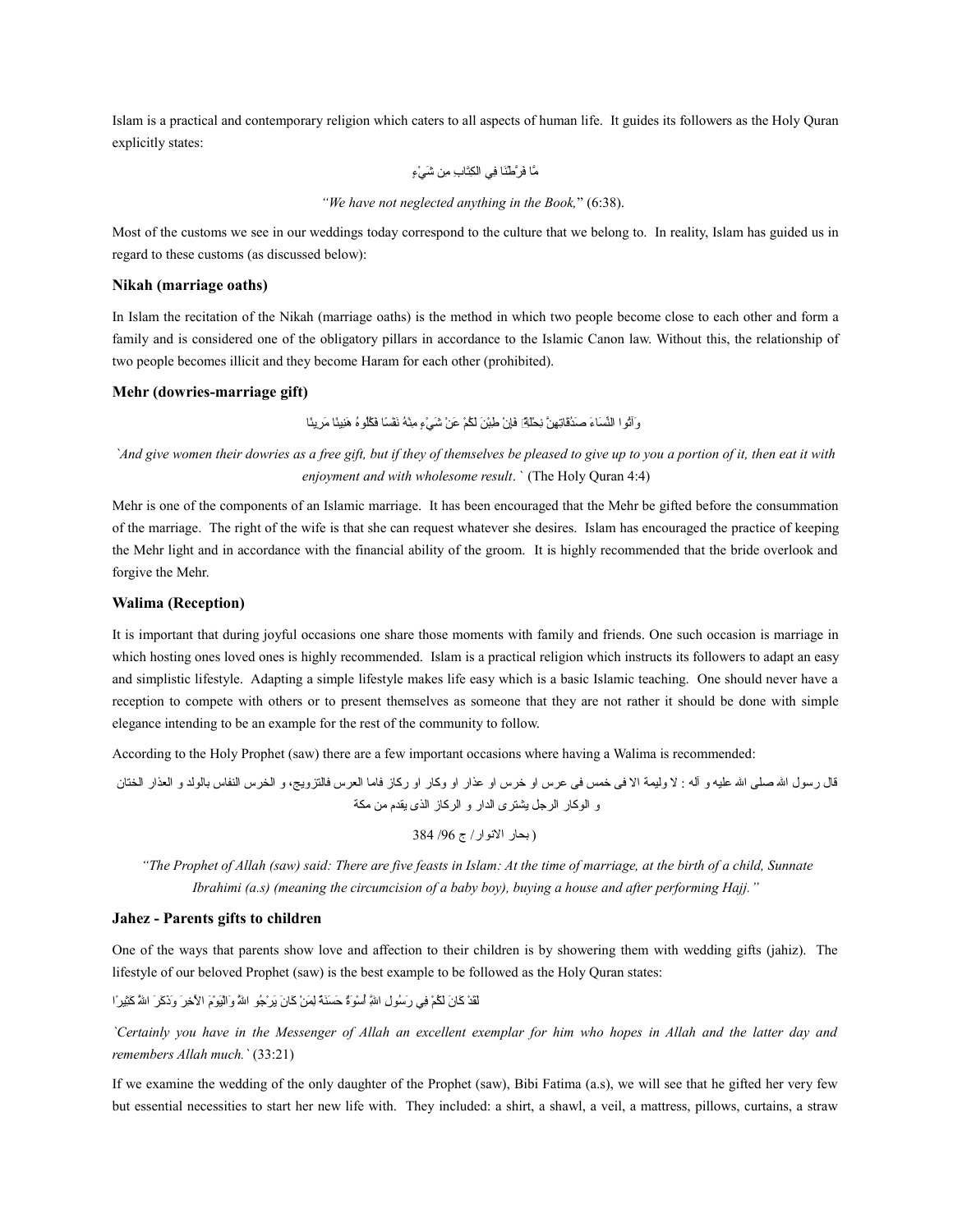mat, a bed, a mashk (water sac), a bowl, a bucket, a pitcher, a grinder, a copper tub, a green jar and ceramic vases.

Islam preaches moderation and the leaders of Islam have adopted a moderate lifestyle. When the middle path is ignored one will easily stray towards extremism. In India, we see many girls who have been burnt to death by their in laws because they never brought any gifts (jahiz) with them from their parents when they entered their husband's home. In certain extreme cases, many brides set themselves on fire due to the pressure placed on them or simply to relieve themselves from a shameful and stress filled life. The path of the Ahlul Bayt (a.s) is the ultimate salvation for every era and nation.

#### **Other customs**

At the time of happiness there is a tendency to ignore the laws of Islam and follow the local norm. In some parts of the world weddings are so luxurious that it has become financially difficult for a simple moderate family to get their children married. In Islam, marriage is a need and needs should never be difficult to grant.

Mixed gatherings are becoming more common in our society whereas Islam prohibits the mingling of Na Mahrams. Some people believe without music weddings are dry and boring. It should be said that if we truly wish to have heavenly blessings showered on the young couple, we should make every attempt to plan our weddings according to the teachings of Islam as taught to us by the traditions of the Ahlul Bayt (a.s).

### **Zafaf (Consummation of marriage)**

The moment when two complete strangers get married and come together to start a family, is special. For such moments some wait years and at this exciting moment in their marriage, Islam provides guidelines and recommendations. Initially, one should enter the bedroom in the state of Wudhu and with praises of Allah on their tongue.

Prophet Mohammad (saw) said to Imam Ali (a.s): *"O Ali when you bring your bride home take her shoes off and ask her to sit and then wash her feet. With that water, sprinkle the four corners of your home. If you do this poverty will avoid you, the blessings of Allah will descend, His Mercy will be showered on the bride and you will be secured from mental ailments and leprosy."* (Makarim al-Akhlaq: pg: 239)

Imam Baqir (a) said: *"Once you bring the bride home ask her to perform Wudhu and you yourself do the same and then offer two rak`at Salaat and then recite this Du`a. and ask the women present to respond to the dua by saying Aamin:*

جاللهم جارزاقنى ْنِجالفهتا وودهتا و جارضنى بهتا وجاجمع بيننتا بأحسن جاجتمتاع و جانس جايتل ف نحب جالحلل و نكره جالحرجام

*"O Allah bestow me her love and understanding and make me pleased with her, make this union of ours the best of the unions. Allow us to be the best of companions and grant us the desire and passion to like what is allowed (Halal) and dislike what is prohibited (Haram)."*

After this say:

أللهم جارزاقن ي ولدجا وجاجعله تقيتا زكيتا ليس ف ي خلقه زيتادة و ل نقصتان وجاجعل عتااقبته إل ي جالخير (مكتارم جالخلق: ص 239)

*"O Allah! Grant me a child and make that child pious and virtuous. Complete his creation neither less nor more and make his destiny the best."*

### **How parents should change once their children are married**

After the wedding of their son or daughter the parents have feelings of delight after all these are the same children who are the pride and joy of both the parents involved. However, it is important for the parents to understand how they should change after their child gets married. The parents of the groom should understand that now that their son is married he will be spending time with his wife. This is an obvious fact and one that the parents themselves experienced when they got married. The parents of the groom should accept the fact that their son will always be their son and that no one can take him away from them. They should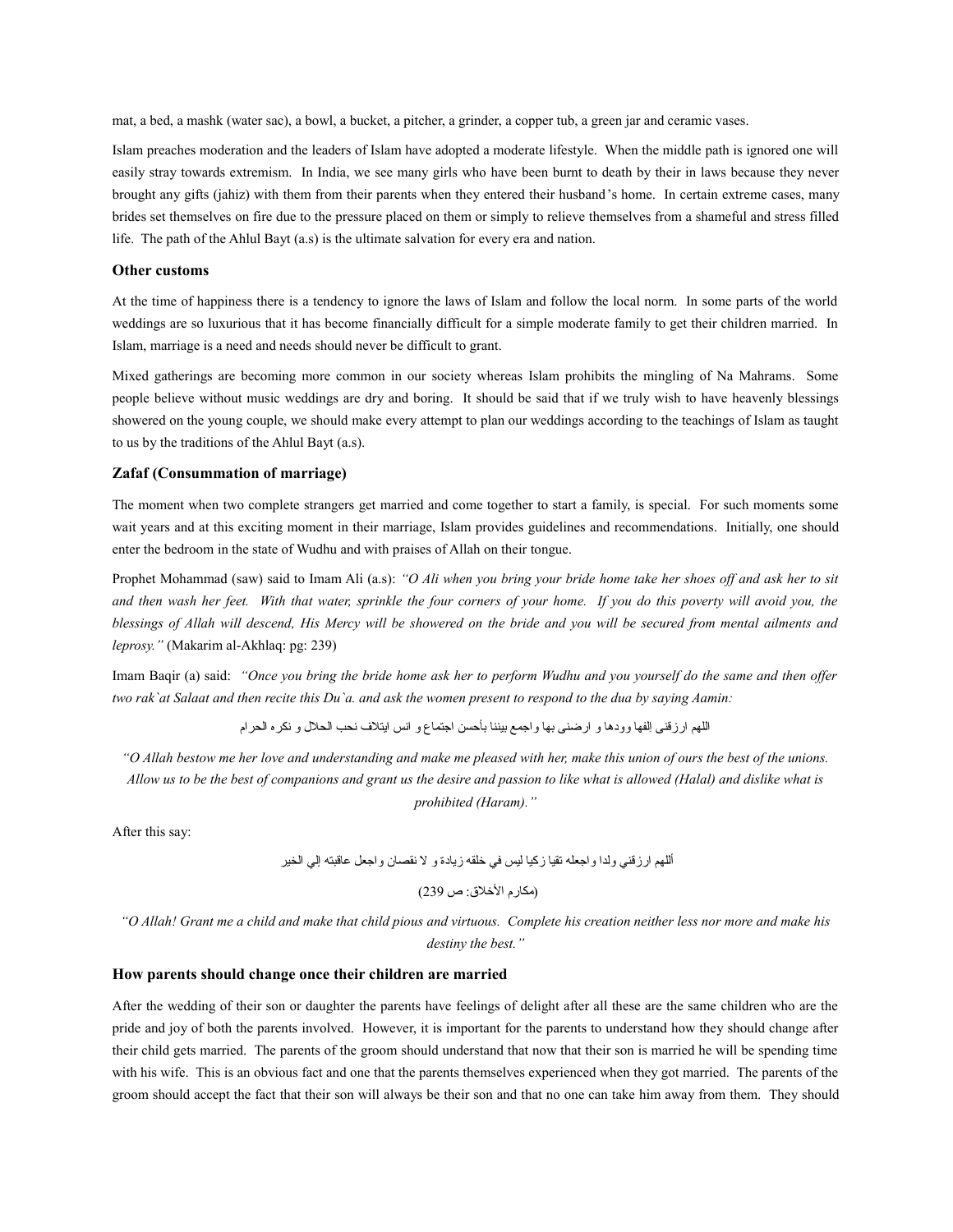always encourage him to be happy and have fun rather than feel threatened by the fact that there is someone new in his life. They should welcome their daughter in law with open arms and make her feel at home. The bride is the one who has to go through the biggest adjustment as she is the one who has to leave her parents, siblings, relatives and friends. She deserves more love and care so that she can concentrate on her duties towards her husband and his family. The groom has a responsibility to love and support his bride so that it becomes easy for her to adjust to her new family.

The parents of the bride should understand that their daughter is in safe hands and that she is going to make a home for herself and that she will be part of her husband's family. They should avoid interfering in the day to day life of their daughter. They should always advise their daughter to be a loving and respectful wife and daughter in law. They should never allow their daughter to complain about her in laws unless the complaints are so severe that they need to be addressed. They should always encourage her to have perseverance in dealing with the affairs of this world and remind her that the real goal of life is reaching ultimate perfection.

It has been narrated that once the family of Ameerul Momineen (as) and Bibi Fatima (sa) began to grow, the work load in the house became heavy for Bibi Fatima (sa). Imam Ali (as) could see the burden this was causing Bibi Fatima (sa) and so he asked her why don't you ask your father to provide some relief for you. When she went to go see her father about this issue, he lovingly replied by saying: *`I will gift you something which will free you from the need of any assistance in this world and the next'*. When she inquired about the gift, he said: *`After finishing Salaat, recite 34 times Allahu Akbar, 33 times Alhamdulillah, 33 times Subhanallah'.* Countless virtues of this Tasbeeh have been mentioned by the Ahlul Bayt (a.s) which cannot be covered in this booklet.

When we ponder upon the above, we see the philosophy here extends beyond some minuscule need of the daughter of the Holy Prophet (saw). She requested for some assistance and was granted something completely different than what we had in mind as the readers of this narration. Let us not forget, that this house is the house of the Ahlul Bayt (as). They are guides for all of humanity. The philosophy here is very clear that all our problems are fed by our constant desire for material needs. One has to be content with what they have in life so that they may be able to enjoy and focus on those eternal spiritual values.

# **RIGHTS AND RESPONSIBILITIES OF HUSBAND AND WIFE**

### **These can be divided into two types:**

- 1. Common rights and responsibilities
- 2. Individual rights and responsibilities

## **1. Common rights and responsibilities**

### **Understanding the likes and dislikes of each other**

If two people have decided to start a family they now have a responsibility to uphold the promise that they made to each other. In the first two years, both the husband and wife must be cautious of their behaviour with each other. In the beginning of this booklet, I mentioned a verse of the Holy Quran: (30:21) which guides us towards the fact that two main components exist in marriage - love and mercy. They should both adhere to fulfilling their bodily, emotional, worldly and Heavenly needs.

This can be easily understood with the help of the praiseworthy saying of the Holy Prophet (saw):

تحب لغبر ك ما تحب لنفسك

*"Like for others what you like for yourself."*

### **Respecting each other**

Love and respect cannot be demanded but rather earned. I always say that we are not infallible (Masoom) we are prone to mistakes and if anyone wants to appreciate the other they should make an effort to see the positives in that person not the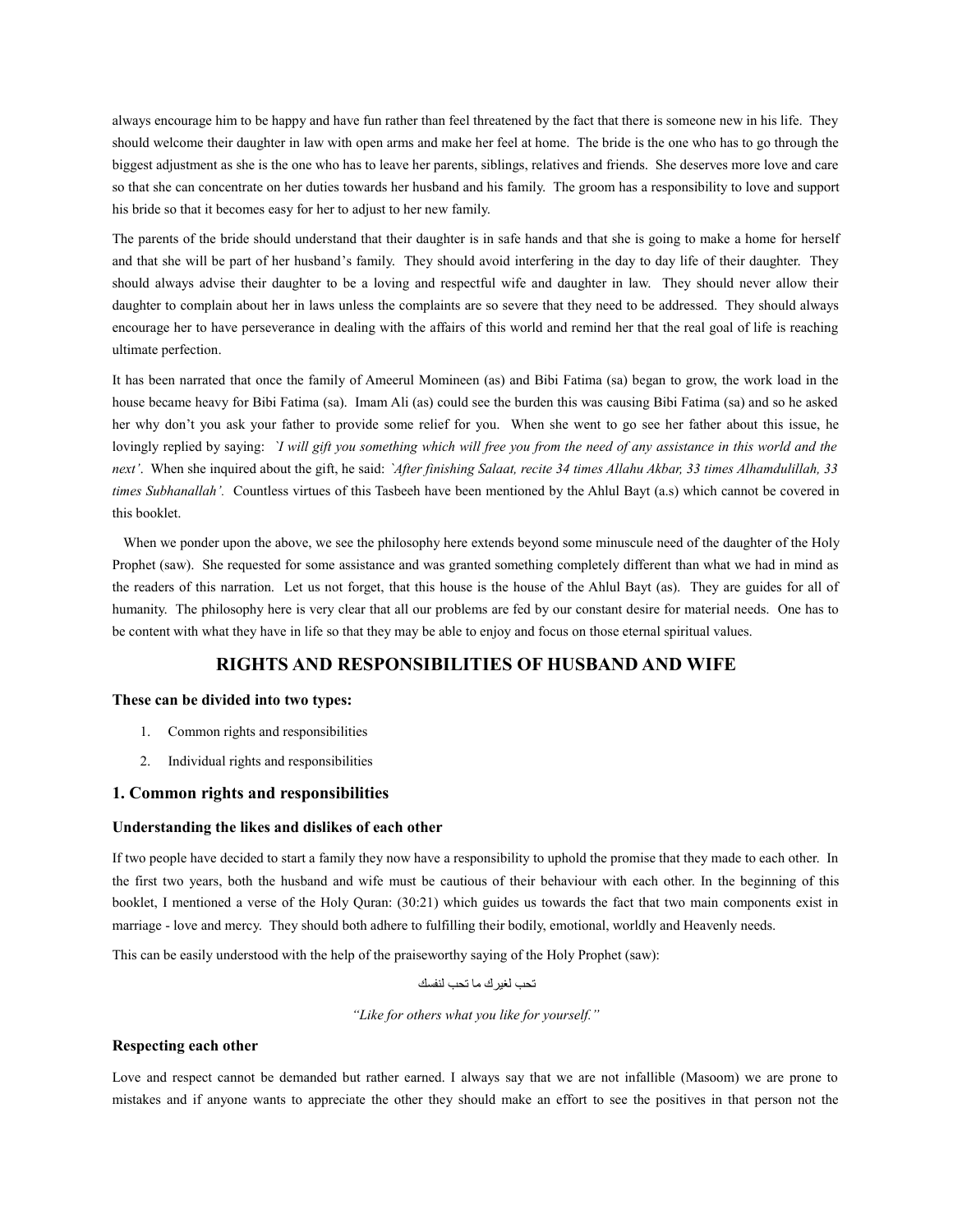negatives. By treating each other's families like they are your own family you will be showered with blessings - Inshallah.

### **Loving each other**

To love and to be loved is one of the basic motivating factors in life for any human being. In reality, true love is the love for Allah as the Holy Quran says:

ْمُاق آ ْل ْنِإ آ ْن ْمُكآ ْنْمُت آ ْم ْمُت ْنِحوُّباو َن جا َةَّلل َفتاةَّتْنِب ْمُعاوْنِن ي ْمُي آ ْحْنِبآ ْب ْمُكْمُم جا ْمُةَّلل َوَي آ ْغْنِف آ ْر َل ْمُك آ ْم ْمُذْمُناوَب ْمُك آ ْمۚ َوجا ْمُةَّلل َغْمُفاو ع ٌر َر ْنِحيع ٌم

*"Say: If you love Allah, then follow me, Allah will love you and forgive you your faults, and Allah is Forgiving, Merciful."* (3:31)

Love is the nucleus of life. Between a husband and his wife, love is a key element for marital success and at times preserving that love for each other can be a challenge.

A husband should always express his love towards his wife as our beloved Prophet (saw) says:

اقاول جالرجل للمرجاة جانى جاحبك ل يذهب من اقلبهتا جابدجا

(وستائل جالشيعه. نکتاح: بتاب 28 حديث9:)

"*When a man says to his wife "I love you!" It never leaves her heart."*

Expressing love to each other verbally has positive effects on the marriage. One has to learn to verbalize their emotions to their spouse in order that the family grows together on the basis of adornment and affection.

### **Good manners**

Islam has given a great deal of importance to good morals and manners. When it comes to the Holy Prophet 's (saw) morals and ethics, we see that Allah (swt) Himself has acknowledged these attributes in the Holy Quran by stating:

وَإِنَّكَ لَعِلْمِ خُلُق عَظِيمٍ

*"And most surely you conform (yourself) to sublime morality."* (68:4)

ْمُخْنِذ جاآ ْل َعآ ْف َاو َوآ ْأ ْمُم آ ْر ْنِبتاآ ْل ْمُع آ ْر ْنِ ف َوَأ آ ْع ْنِر آ ْض َع ْنِن جاآ ْل َجتا ْنِهْنِلي َن

"*Take to forgiveness and enjoin good and turn aside from the ignorant*." (7:199)

The Prophet (saw) himself has openly declared that he has been sent by Allah (swt) for the completion of morality:

بعثت لتمم مکتارم جالخلق (مکتارم جالخلق: ص 8)

#### **Honesty and truthfulness**

Islam always gives importance to this subject as our beloved Prophet (saw) started his mission with honesty and truthfulness. Those who rejected him as a Prophet (saw) were forced to accept him as an honest and truthful person.

In married life, honesty and truthfulness play effective roles towards the success of the marriage thus both the husband and wife should be honest and truthful to each other.

One of the traditions of the Masumeen (a.s) says:

جاذجا حدث جالرجل بحديث ثم جالتفت فهاو جامتانة

*"If a person while talking looks around to make sure no one is listening whatever is said must be treated as an amaanat (trust)*

*for the listener"*

## **Consultation**

In this day and age the importance of consultation can be understood by the simple fact that in today's universities they have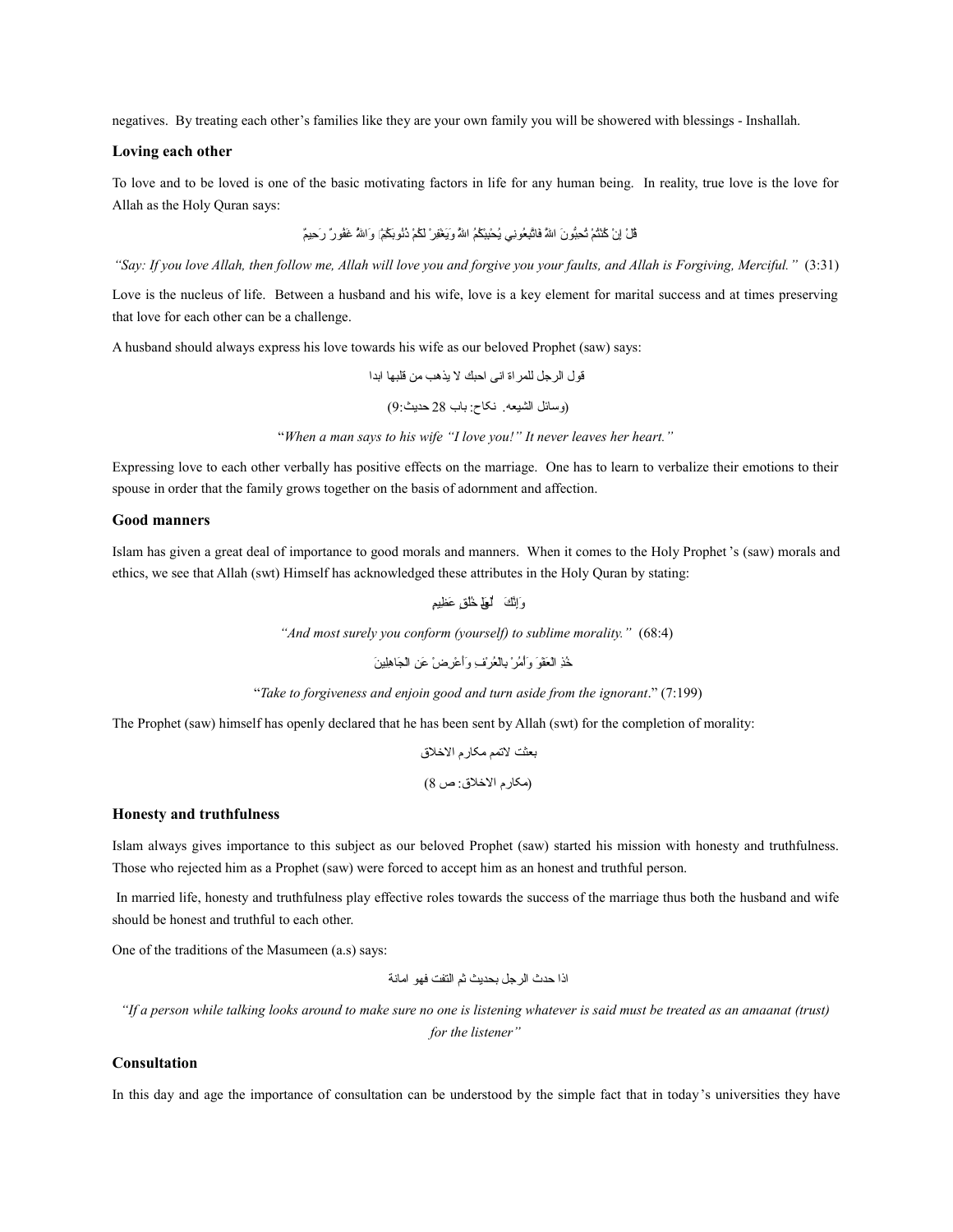opened a faculty under the name of consultation. In each and every field there are professionals who are ready to render their expertise in their respective fields.

The Holy Quran, 1400 years ago, directs us in this regard by saying:

وَالَّذِينَ اسْتَجَابُوا لِرَبَّهِمْ وَأَقَامُوا الصَّلاَةَ وَأَمْرُهُمْ شُورَي بَيْنَهُمْ وَمِمَّا رَزَقْنَاهُمْ يُنْفِقُونَ

*"And those who respond to their Lord and keep up prayer, and their rule is to take counsel among themselves, and who spend out of what We have given them."* (42:38)

A married couple should learn to consult each other in their family matters. This will increase the level of trust between the spouses which results in a healthy family.

The Holy Quran has advised the parents, specifically the mother, when it comes to raising an infant child:

وَالْوَالِدَاتُ بُرْ صْعِنْ أَوْ لِأَدَهُنَّ حَوَّلْيْنِ كَامِلْيْرِآ إِلَمَنْ أَرَ ادَ أَنْ بُيُعَ الرَّصَاعَة وَعَلَى الْمَوْلُودِ لِـهُ رز تَهُيُّ وَكَسْوَتُمْنُ وكَسْوَتُهُنَّ وَكَسْوَتُهُنَّ وَكَسْوَتُهُنَّ وَكَسْوَتُ مَرِلُودٌ لهُ بِوَلَدِيٓ وَعَلَى الوَارِثِ مِثْلٌ ظِلِّيَٓ فَإِنْ أَرَادَا فِصَالاً عَنْ ثَرَاض مِنْهُمَا وَتَشَاوُر فَلا جُنَاحَ عَلَيْهِيَآ وَإِنْ أَرَدَا فِصَالاً عَنْ ثَرَاض مِنْهُمَا وَتَشَاوُر فَلا جُنَاحَ عَلَيْهِي ْبِالْمَعْرُ وُفِي وَاتّْقُوا اللهُ وَاعْلَمُوا أَنَّ اللهُ بِمَا تَعْمَلُونَ بَصيرٌ

*"Mothers shall suckle their children for two whole years; (that is) for those who wish to complete the suckling. The duty of feeding and clothing nursing mothers in a seemly manner is upon the father of the child. No-one should be charged beyond his capacity. A mother should not be made to suffer because of her child, nor should he to whom the child is born (be made to suffer) because of his child. And on the (father's) heir is incumbent the like of that (which was incumbent on the father). If they desire to wean the child by mutual consent and (after) consultation, it is no sin for them; and if ye wish to give your children out to nurse, it is no sin for you, provide that ye pay what is due from you in kindness. Observe your duty to Allah, and know that Allah is Seer of what ye do."* (2:233)

This subject requires further discussion which lies outside the scope of this booklet.

#### **Appreciation**

Being grateful to your spouse always makes life easier. When you have a spouse who is grateful it makes the difficulties that accompany married life bearable. Islam again has advised us in this regard:

> لَّئِن شَكَر ِتْمْ لأَرْ يِدَنَّكُمْ *"If you are grateful, I will certainly give you more."* (14:7)

هَلْ جَزَّاءُ الإحْسَانِ إِلاَّ الإحْسَانِ

 *"Is the reward of goodness anything but goodness?"* (55:60)

One of the traditions of the Holy Prophet (saw) states:

من لم يشکرجالختالق لم يشکرجالختالق

*"One who does not thank the creations has never thanked the Creator."*

Therefore, it is important for a husband and wife to be grateful to each other and express their gratitude towards one and another in which case their sustenance will be increased.

#### **Fulfilling promises**

One of the signs of a believer according to the Holy Quran is the fulfilment of promises:

وَالَّذِينَ هُمْ لأَمَانَاتِهِمْ وَعَهْدِهِمْ رَاعُونَ

*"And those who are keepers of their trusts and their covenant..."* (23:8)

**Family's Privacy**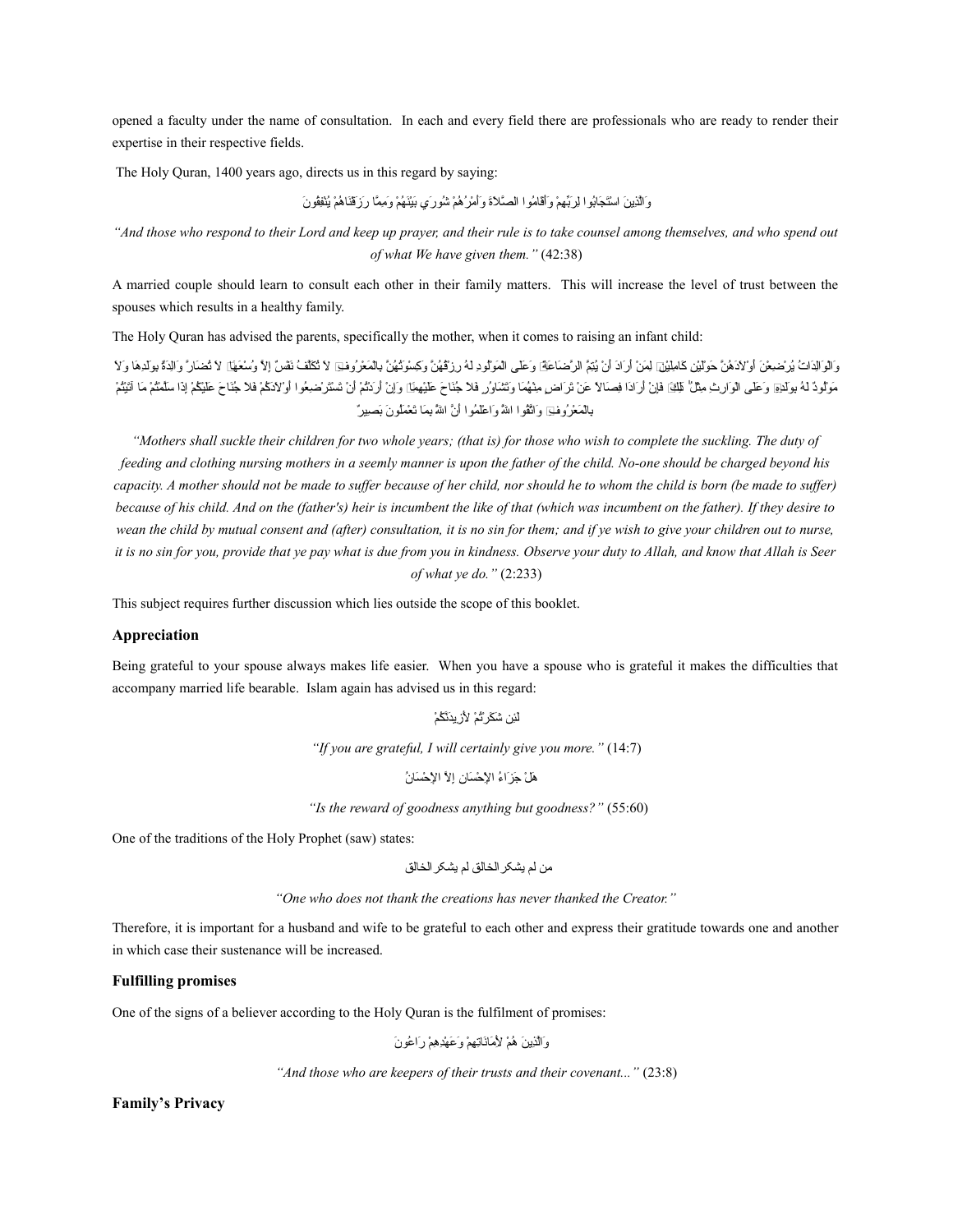We all have our own personal secrets which we don't wish to disclose to others. Likewise a family also has their own secrets which they don't want anyone to be aware of. Respecting the privacy of the spouse is important and should never be compromised unless of course the spouse grants permission to do so.

Imam Sadiq (a.s) says:

سرك من دمك فل يجرين من غير جاو دجاجك

( تفسير نماونه ج : 9ص 319:)

*"Your secret is like your blood it should run in your vein."*

## **Assisting around the house**

Many aspects of the lifestyle of the Ahlul Bayt (as) are unknown to us. This unawareness becomes dangerous when we search for role models to mirror our life after.

It has been narrated from Imam Sadiq (a) that:

عن الامام الصادق(ع): كان امير المؤمنين (ع) يحتطب و يسقي و يكنس و كانت فاطمة (س) تطحن و تعجن و تخبز

*'Ameerul Momineen (as) used to collect firewood, bring water and sweep the house; Fatima Zahra (s) used to grind wheat, make the dough and bake bread.'* (Al-Kaafi: vol. 5 pg. 86)

## **Caring and thoughtfulness**

Man is known by his behaviour and how he is caring towards others. A couple should always be thoughtful to each other. They should help each other before the need arises. The best time sometimes to judge how thoughtful one is towards their spouse is at the time of need.

#### **Cleanliness and being presentable for each other**

Islam has given great importance to the subject of cleanliness. The Holy Quran directs us by saying:

ْإِنَّ اللهَّ يُحِبُّ الثَّوَّابِينَ وَيُحِبُّ الْمُتَطَهِّرِينَ

*"Indeed Allah loves the penitent and He loves those who keep clean."* (2:222)

Not only should the body be clean but also the soul. Our beloved Holy Prophet (saw) says:

«اقتال جال ّنب يص ّلى جالل عليه وآله وس ّلم: «جال ّنظتافة من جاليمتان ( مستدرك جالاوستائل: جلد ،16صفحه ،319 حديث 20016) "*Cleanliness is the part of faith.*"

A modest home can be heaven when clean and tidy and a large castle can be miserable when dirty. There are numerous traditions that we have from the Ahlul Bayt (as) that talk about the importance of the clothing of a Muslim being clean and pure while they are praying.

It is important for a Muslim to be presentable when he or she goes out to meet others; likewise it is essential to be presentable at home for each other as well.

### **Being sensitive towards the biological needs of each other**

It is a well known fact that all living species procreate through sexual relations. Islam has given us clear guidelines in this aspect as well. The Holy Quran considers a husband and a wife as clothing for each other, it says:

هُنَّ لِبَاسٌ لَكُمْ وَأننُمْ لِبَاسٌ لَهُنَّ

```
"....they are your garments and you are their garments." (2:187)
```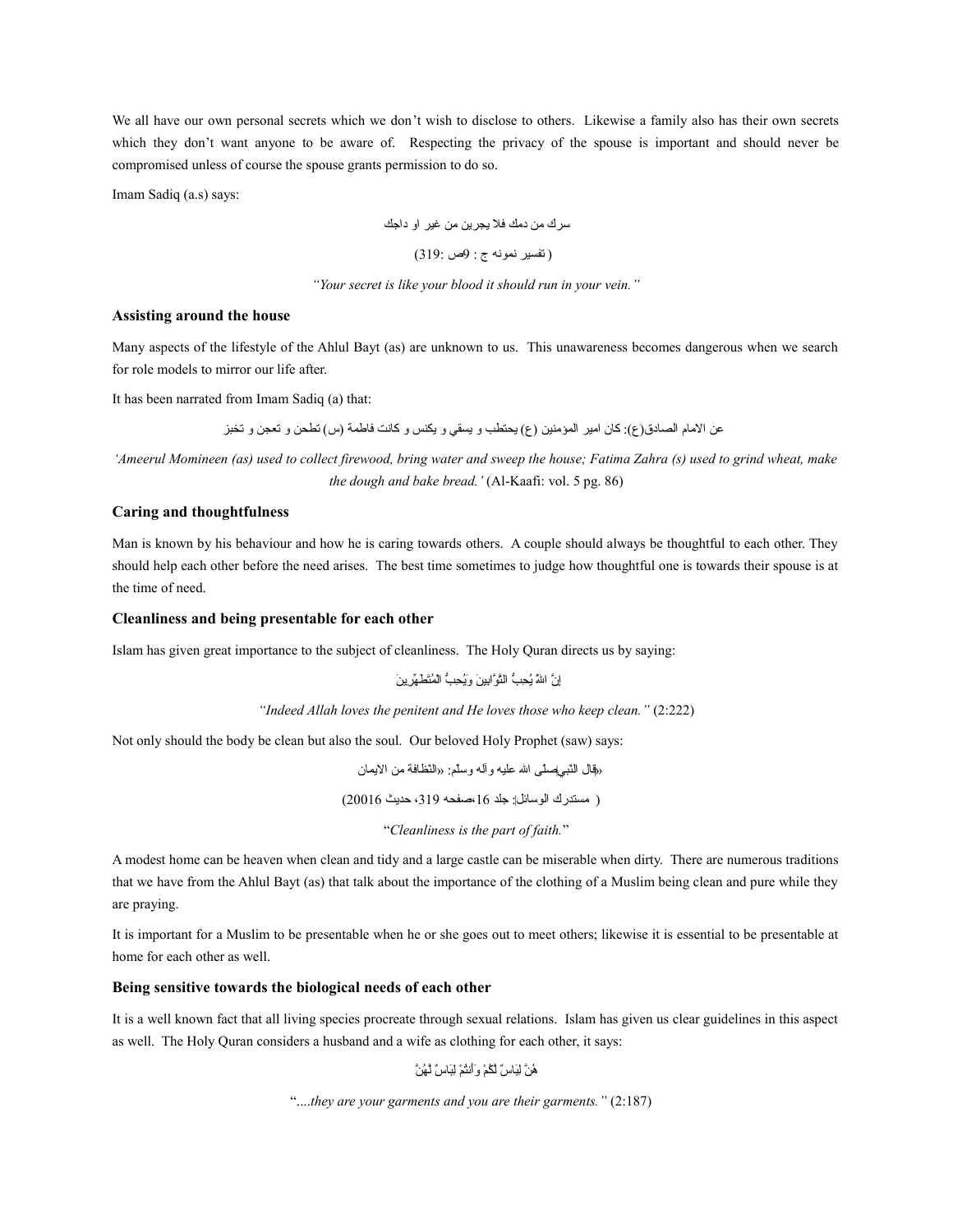Knowing each other's likes and dislikes and being sensitive in fulfilling these desires helps in the establishment of a healthy relationship and a beautiful family.

### **Contentment**

This is a vast and deep topic in Islam. Complete comprehension of this subject is outside the scope of this booklet. For basic guidance I will present two traditions: Imam Baqir (a.s) says:

جالکمتال کل جالکمتال: جالتفقه فی جالدين و جالصبرعل ي جالنتائبه و تقدير جالمعيشه

(تحف القول:292 )

"*The perfection of perfection depends upon: Deep understanding of the Religion, Perseverance when it comes to the difficulties of life, Budgeting your provisions."*

The traditions` of the Ahlul Bayt (as) point to the fact that men should be generous in their spending. This helps in the increasing of sustenance; however one should be cautious to not deviate off the path of moderation. Our beloved Prophet (saw) says:

اقتال رساول جالل (صلی جالل عليه و آله و سلم): جالقنتاعة متال ل ينفد؛

.کنز الاعمال، ح 7080))

"*Contentment is a wealth which never perishes.*"

In one of his traditions it has been narrated that:

اقتال رساول جالل (صلی جالل عليه و آله و سلم): أعظم جالنستاء بركة أيسرهن مؤنة (مستدرک جالاوستائل: ج14: ص162: ح 16384)

*"The greatest woman in blessings is one who spends less*."

## **2. Individual rights - Rights of the wife**

### **Nafaqah - Livelihood**:

In accordance with Islamic Sharià, the responsibility of providing for the family is squarely on the shoulders of the husband. The Holy Quran considers men as the breadwinners of the family:

.. الرِّجَالُ قَوَّامُونَ عَلَى النِّسَاءِ بِمَا فَضَلَّ اللهُ بَعْضَهُمْ ۚ عَلَّى بَعْضٍ وَبِمَا أَثْقَوْا مِنْ أمْوَالِهِمْ فَالصَّالِحَاتُ فَانِتَاتٌ حَافِظَاتٌ لِلْغَيْبِ بِمَا حَفِظ اللهُ

*Men are the (protector) maintainers of women because Allah has made some of them to excel others and because they spend out of their property; the good women are therefore obedient, guarding the unseen as Allah has guarded; …"* (4:32)

In one other place the Holy Quran says:

َو َعتا ْنِش ْمُرو ْمُه ةَّن ْنِبتاآ ْل َم آ ْع ْمُرو ْنِ ف

*"Live with them on a footing of kindness and equity*." (4:19)

The responsibility of the husband is not restricted to the wife only but rather extends to the children as well:

َو َعَلى جاآ ْل َم آ ْاوْمُلاو ْنِد َل ْمُه ْنِر آ ْزْمُاق ْمُه ةَّن َو ْنِك آ ْس َاوْمُت ْمُه ةَّن ْنِبتاآ ْل َم آ ْع ْمُرو ْنِ ف

*"And their maintenance and their clothing must be-- borne by the father according to usage…"* (2:233)

#### **Suitable source of income**

Islam has encouraged men to give importance to their family life and do all they can to create a simple and well balanced life for their family. Men should never stop progressing in all aspects of life. This has been indicated in one of the traditions:

جالکتاد علی عيتاله کتالمجتاهد فی سبيل جالل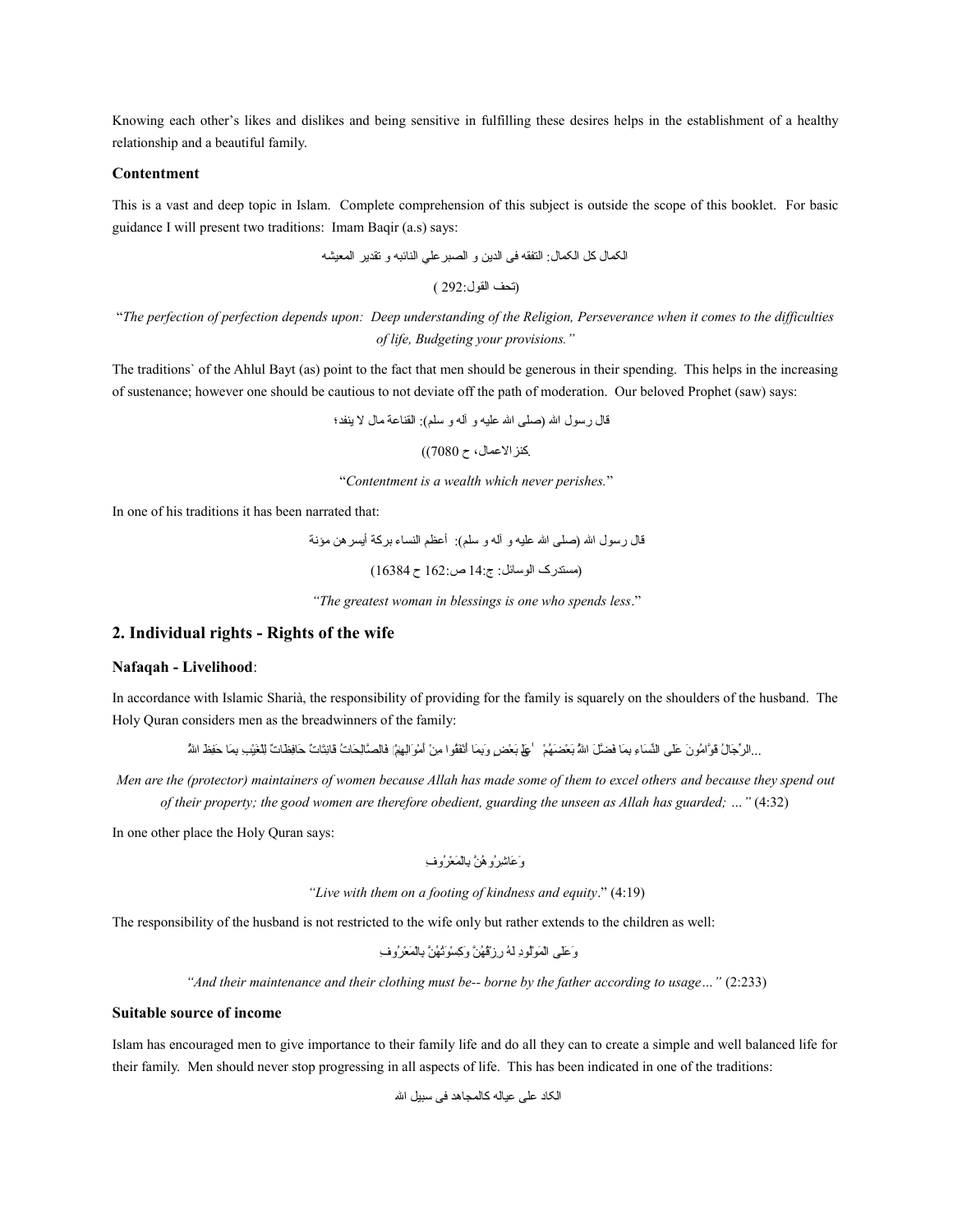## (فقه جالرضتا(ع): ص: 255)

### *"One who struggles for his family is like a warrior who is fighting on the path of Allah (s.w.t)."*

## **Bed sharing**

Human beings' natural needs and desires should never be neglected. Loving, caring and being with your spouse creates a healthy family thus sexual needs should never be ignored. It is the duty of a husband to be intimate with his wife at least once every four months.

## **Elevating ones spirituality**

It is a well known fact that we are in this world for a short period of time. We will then enter the world that awaits us and so it becomes apparent how important it is to be in a constant state of spiritual elevation. Reciting a few verses of the Quran with translation and learning about the various Islamic laws will enhance one's worldly life. In my humble opinion, since we live in the West, where sometimes it's not possible to attend the Masajids often, one act of worship that can be done in our homes is the establishment of Jama`at (Congregation) prayers for both Maghrabain and Fajr. Attending an Islamic event or program at least once a week strengthens ones religion and connection with the community.

## **Individual rights - Rights of Husband**

### **Intimacy**

The Ahlul Bayt (as) have expressed the subject of intimacy in various ways using various wordings. Our beloved Prophet Mohammad (saw) says:

.من تزوج جاحرز نصف دينه فليتق جالل فی نصف جالبتااقی

# *Whoever gets married protects half of their religion and the other half depends upon their piety." (Wasail al-Shià: Book of Nikah first chapter: Hadith: No. 12)*

The explanation of this tradition can be found in many books however no one person can claim to have done justice to this tradition. It is clear from the words of the Holy Prophet (saw) that biological factors within a human are so intense that if and when fulfilled lawfully this can help in the protection of at least half of one's religion. Many traditions point towards the fact that a woman should never refuse her husband unless for the following reasons:

- 1. During menstruation
- 2. While she is fasting in the month of Ramadhan
- 3. In the state of Ehram
- 4. When she is sick
- 5. During the last months of pregnancy if it harms the fetus
- 6. When she is tired
- 7. If the husband has not taken care of her livelihood (if Nafaqa is not paid)
- 8. At the time when she is distressed and worried

## **Respect**

Although it feels a little uncomfortable to say this, the reality is that the wife should be led by her husband. This authority has been given by God and it should be respected. As the leader of the home, the husband should not abuse this position but rather be humble in such a way that the wife feels as though she is an equal partner with him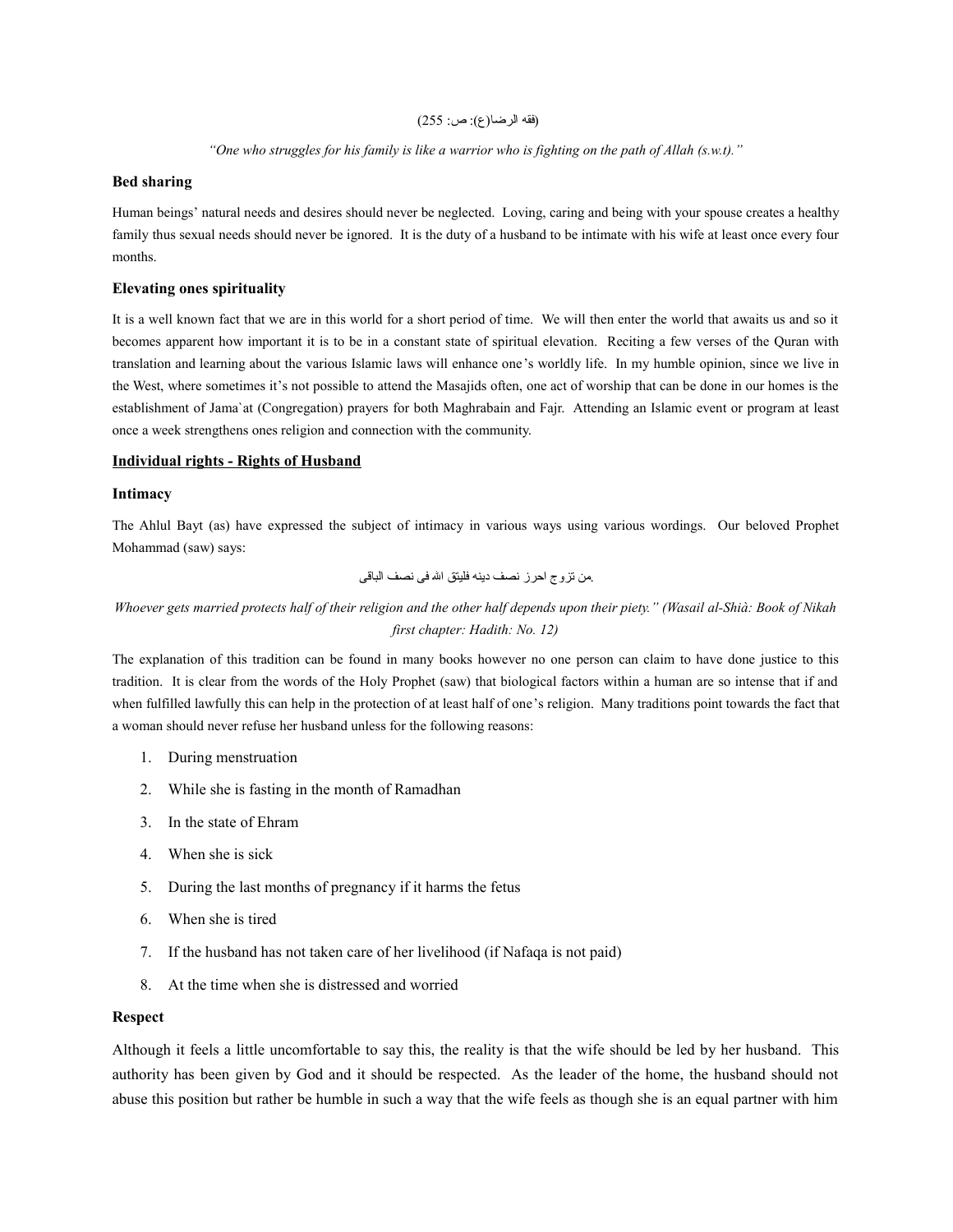in the marriage.

She needs to have the permission of her husband for a number of things, including: leaving the home, giving charity from his money, communicating and speaking with others, optional acts of worships, etc. If an act is done by the wife that compromises her chastity and decency he has the full right and responsibility to direct her and lead her off this path.

#### **Guarding his wealth and his secrets**

This right itself shows that Islam gives full permission to the wife to take care of her husband's assets and therefore instructs her to guard his assets. Being a life partner, she should never disclose to anyone that which he asked to remain between them. It has been mentioned in the previous pages that the characteristics of an excellent woman according to the Holy Quran is:

...قَانِتَاتٌ حَافِظَاتٌ لِلْغَيْبِ بِمَا حَفِظ اللهُّ

*"...obedient, guarding the unseen as Allah has guarded;* …" (4:32)

She should never publicize or proclaim her husband's possessions to others without his permission. If she does so, he will be granted the reward she had earned on the Day of Judgment.

#### **Guarding her chastity**

It is incumbent upon a married couple to protect and safeguard their chastity from others much like one protects their land by building a fortress around it. Specifically, the wife has to safeguard herself from Na Mahram men when her husband is away. She has to be cautious to not be too free or comfortable with those who lack appropriate moral fibre. The Holy Quran commands the wives of the Prophet (saw) by saying:

يَا نِسَاءَ النَّبِيِّ لَسْتُنَّ كَأَحَدٍ مِنَ النِّسَاءِ إِن اتَّقَيْتُنَّ فَلا تَخْضَعْنَ بِالْقَوْلِ فَيَطْمَعَ الَّذِي فِي قَلْدِهِ مَرَضْ وَقُلْنَ قَوْلاً مَعْرُوفًا

*"O wives of the Prophet! you are not like any other of the women; If you will be on your guard, then be not soft in (your) speech, lest he in whose heart is a disease yearn; and speak a good (clear) word." (33:2)*

Although this verse is addressing the wives of the Prophet (saw) it doesn't free our sisters from being cautious.

### **Raising children**

Although it is the duty of both parents to care for and nurture their children, there is a greater role to be played by the mother based completely on her natural God given abilities. Of course, this will work if the wife is not employed but in the event that she is also working, both must take care of the physiological, religious and moral needs of their children.

#### **Housework**

It has been narrated from Imam Baqir (a.s) that: Imam Ali (a.s) and Bibi Fatima (a.s) came to the Prophet (saw) seeking advice regarding their duties at home. The Prophet (saw) divided the duties such that Fatima (a.s) would take care of the work inside the house and Ali (a.s) should be looking after the work that is outside of the house i,e, earning, livelihood, etc. Imam Baqir (a.s) said:

تَقاضى علىّ وفاطمة إلى رسول الله في الخدمةِ، فقَضى على فاطمة بخدمةِ مادونَ الباب، وقضي على علىّ بما خلفهُ قالَ: فقالتْ فاطمةُ: فلا بعلمُ ما داخلني منَ السرور إي (اللهُ بإكفائِي رسول اللهِّ تحمَّل رقاب الرجال (مستدرک الوسائل ج: 13 ص: 48

*"Bibi Fatima (a.s) was very happy after hearing this from her father and said: God knows how happy I am about this division of the Prophet (saw) of Allah's for now there is no need for me to mingle with men."*

Imam Sadiq (a.s) narrates from his Grandfather Prophet Mohammad (saw) that:

ايما امر اة دفعت من بيت زوجها شيئا من موضع الی موضع تريد به صلاحا نظر الله اليها ومن نظر الله اليه لم يعذبه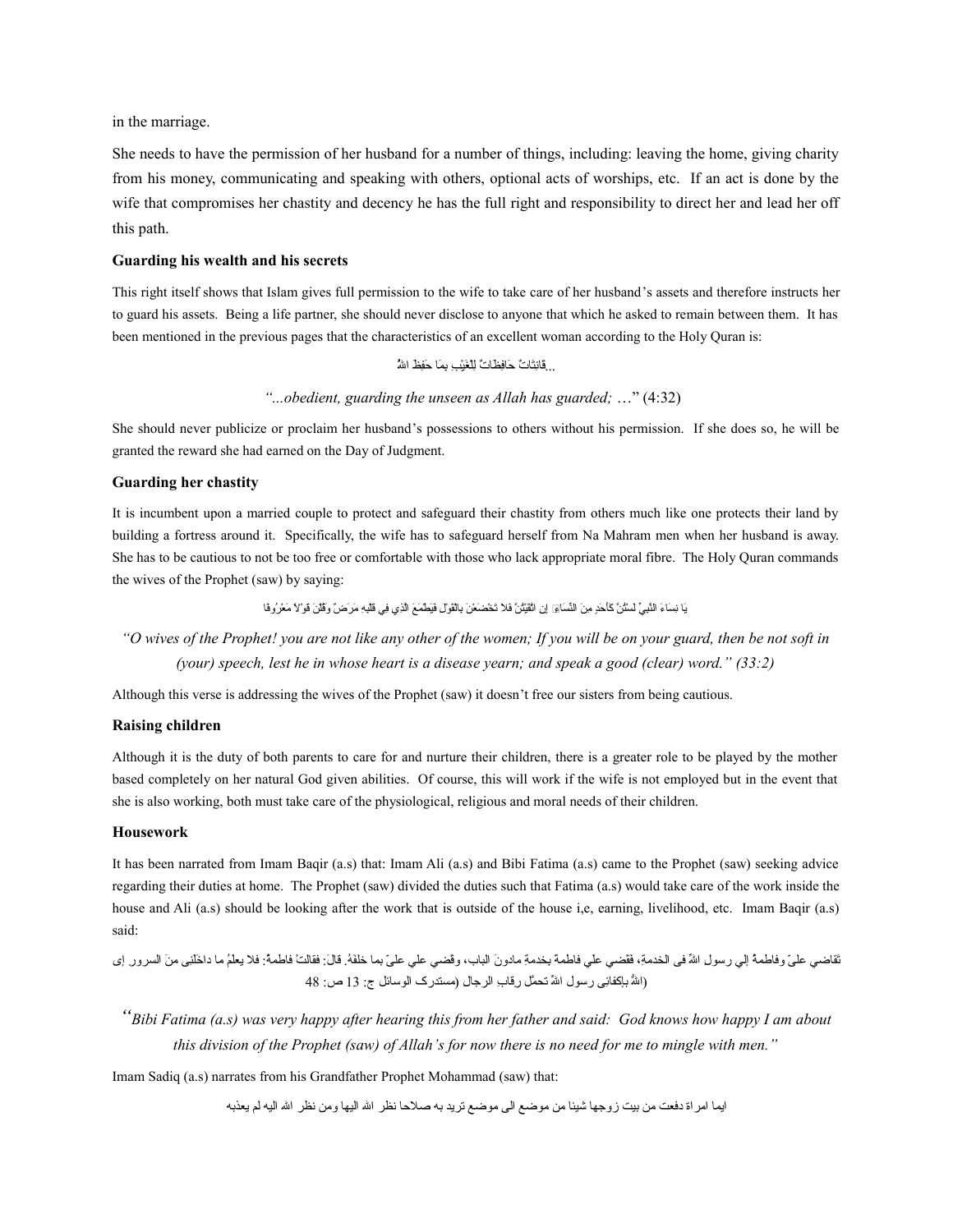وسائل الشيعة، ج 15، ص 175)

*"When a woman moves things from one place to the other in her husband's house with the intention to make it beautiful Allah will look at her with Mercy and promises never to put her in chastisement.*"

#### **Adornment**

Islam encourages its followers to be clean and neat. It instructs them to look in a mirror before they leave their homes. Islam also asks that the husband and wife appear attractive to each other in their home. When it comes to the issue of makeup for women, Islam has asked the wives to be careful to not display their beauty to others:

**قُـالْ لِلْ**مُؤْمِنِينَ يَغْضِبُو ا مِنْ أَبْصَارِ هِمْ وَيَحْقَظُو ا فُر وُجَهُمْ ۚ ظَكَ ﴾ أَرْجَعَ لهُمْ إِنَّ اللهُ خَبِير ٌ بِمَا بَصنْعُو نَ

*"Say to the believing men that they cast down their looks and guard their private parts; that is purer for them; surely Allah is Aware of what they do."*

وقُلْ لِلْمُوْمِنَاتِ يَعْصُصْنَ مِنْ أَنْصَارِ هِنْ وَيَحْقَطْنَ فَرُوجَهُنَّ وَلا يُنْدِينَ زِينَتَهُنَّ إِلاّ مَا ظَهَرَ مِذْهَبَا إِلاّ مَا ظَهَرَ فَرَاء الْمَرَ مِنْ أَوْلَ لِلْجُونَ زِينَتَهُنَّ إِلاّ لِمَعْ الْمَرَى أَوْ آبَاءِ بُعُولتِهِنَّ أَوْ أَبْنَاءِ بُعُولتِهِنَّ أَوْ لِجَوَانِهِنَّ أَوْ بَنِي لِخُوانِهِنَّ أَو بُنِي لِخُوانِهِنَّ أَوْ بَنِي لِخُوانِهِنَّ أَوْ بُنِي لِخُوانِهِنَّ أَوْ بَنِي لِخُوانِهِنَّ أَوْ بَنِي لِخُوانِهِنَ الَّذِينَ لَمْ يَطْهَرُوا ۚ عَمْ عَوْرَاتِ النِّسَايَمِ وَلاَ يَصْرُ بِنَ بِأَرْ جُلِهِنَّ لِيُعْلَمَ مَا يُحْفِينَ مِنْ زِينَتِهِينَ إِنَّ يُغِيرُونَ لِعَلَمَ لِمَقْدِمَ مَا يُحْفِينَ لِيُعْلَمَ مَا يُحْفِينَ مِنْ زِينَتِ

`*And say to the believing women that they cast down their looks and guard their private parts and do not display their ornaments except what appears thereof, and let them wear their head-coverings over their bosoms, and not display their ornaments except to their husbands or their fathers, or the fathers of their husbands, or their sons, or the sons of their husbands, or their brothers, or their brothers' sons, or their sisters' sons, or their women, or those whom their right hands possess, or the male servants not having need (of women), or the children who have not attained knowledge of what is hidden of women; and let them not strike their feet so that what they hide of their ornaments may be known; and turn to Allah all of you, O believers! so that you may be successful. `* (24:30-31)

Our Beloved Prophet (saw) says:

( إن من خير نسآءكم المتبرجة من زوجها الحصان عن غيره (بحار الانوار ، ج 103، ص 235

*"The best of women amongst you are those who display their ornament to their husbands and they protected themselves from others."*

Imam Baqir (a.s) says:

جالنسآء يحببن جان يرين جالرجل فی مثل متا يحب جالرجل جان يری فيه جالنسآء من جالزينة

مکار م الاخلاق، ص 80)

*"As men would like to see their wives be ornaments for them so that they could look beautiful likewise wives also would like their husbands to appear handsome for them."*

# **CHARACTERISTICS OF AN IDEAL FAMILY**

#### **Love**

As has been discussed before, difficulties and worries are a part of life that affect everyone. If one has a loving family to lean on during these problems, it causes one to feel like they can overcome these hurdles on their path. In one of the traditions of the Prophet (saw) he says:

كلما ازداد العبد ايمانا ازداد حبا للنسآء

(بحار الانوار، ج 103، ص 228)

"*An increase in faith leads to an increase in love towards women*."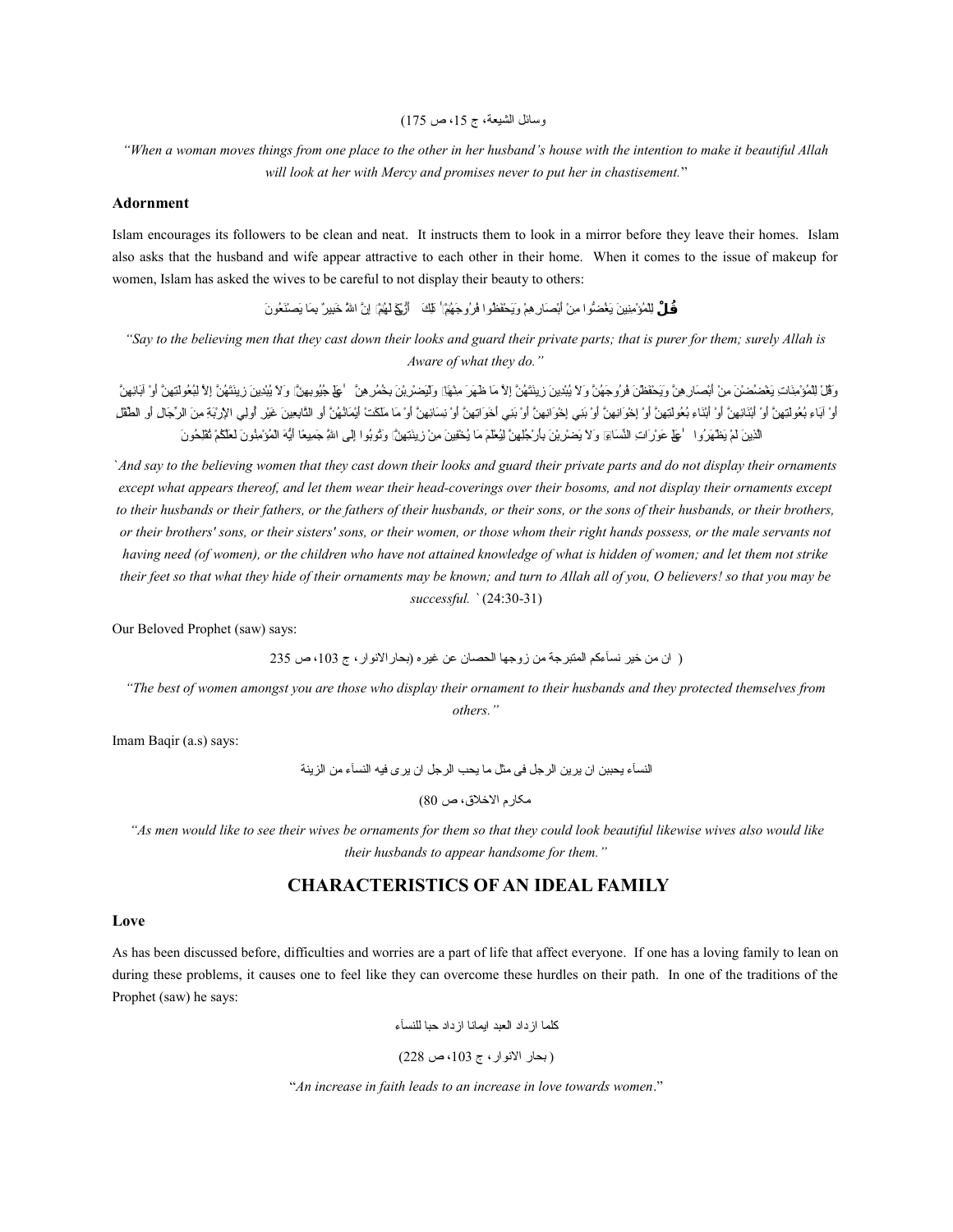The effect of love has a significant impact on human behaviour. For this reason we sometimes see that each and every reality in this world goes back to the love one shares in their family.

### **Respecting the rights**

It is vital to understand that each and every family member has their own rights and responsibilities. The successful and idealistic families are the ones who cater to these responsibilities. Islam has presented these rules and regulations for each family member. It has given very clear instructions to the husbands, wives, sons and daughters as to what their role is and what to expect from each other. The family that caters to the rights and responsibilities of each other becomes a happy, successful, and idealistic family in the eyes of Islam.

### **Trust**

In a healthy family love and trust grows day by day between each family member. A blissful family is one who always thinks positive and never looks at the negative aspects of each other. Having favourable opinions of each other leads to love and trust in the family. The Holy Quran and various traditions of the Ahlul Bayt (a.s) have encouraged families to communicate clearly with each other and to not say anything which may lead to heartbreak or ambiguity.

### **Expectations**

Islam has preached to live a life based on reality not illusion. While there is nothing wrong with having high aspirations and expectations, one should not completely rely upon these. One has to see the needs and requirements of his or her spouse and provide accordingly. The best life partner is one who sees the limits of their partner and expects nothing more.

#### **Communication**

Communication is the backbone to any relationship and should never be cut off particularly between a husband and a wife. Experts today have mentioned that communication is based more so on listening rather than verbalizing.

The Holy Quran also states this when it says:

وَالَّذِينَ اجْتَنُوا الطَّاغُوتَ أنْ يَعْبُدُوهَا وَأَنَابُوا إلى اللهِ لَهُمُ النُشْقَ)َ فَبَشَرْ عِبَادِ \* الَّذِينَ يَسْتَمِعُونَ القُولَ فَيَتَبِعُونَ احْسَنَاهِي ۖ النَّحْلَ عَبَدَرٌ عِبَادِ \* الَّذِينَ يَسْتَمِعُونَ

*'And (as for) those who keep off from the worship of the idols and turn to Allah, they shall have good news, therefore give good news to My servants; those who listen to the word, then follow the best of it; those are they whom Allah has guided, and those it is who are the men of understanding."* (39:17-18)

Ameerul Mo'mineen (as) has said in one of his traditions:

جاجملاوجا فى جالخطتاب تسمعاوجا جميل جالجاوجاب

غررجالحکم: ج 1 ص 139))

*"Beautify your communication and in return you will receive a beautiful reply."*

Imam Sadiq (a.s) has said: `*Allah (swt) has ordained for the Prophets to be morally and ethically sound. One should examine oneself to see if they possess those same ethical qualities that the Prophets possessed. If they do, they should praise Allah, however if they lack these qualities they should ask Allah to grant them the inspiration to develop these qualities. The qualities mentioned are ten: certainty, contentment, perseverance, thankfulness, kindness, good morals, generosity, self respect, bravery and humbleness*.' (Al-Kaafi: vol. 2 pg. 55)

### **Knowing the rules and regulations of family life**

The majority of the problems that exist in today's Muslim Ummah are due to a lack of Islamic insight. Today, society has been influenced by the media in what the Leader of the Islamic world, Ayatollah Khamenai, has coined as a `Cultural Invasion`. This invasion has resulted in us finding what we believe to be refuge from a source other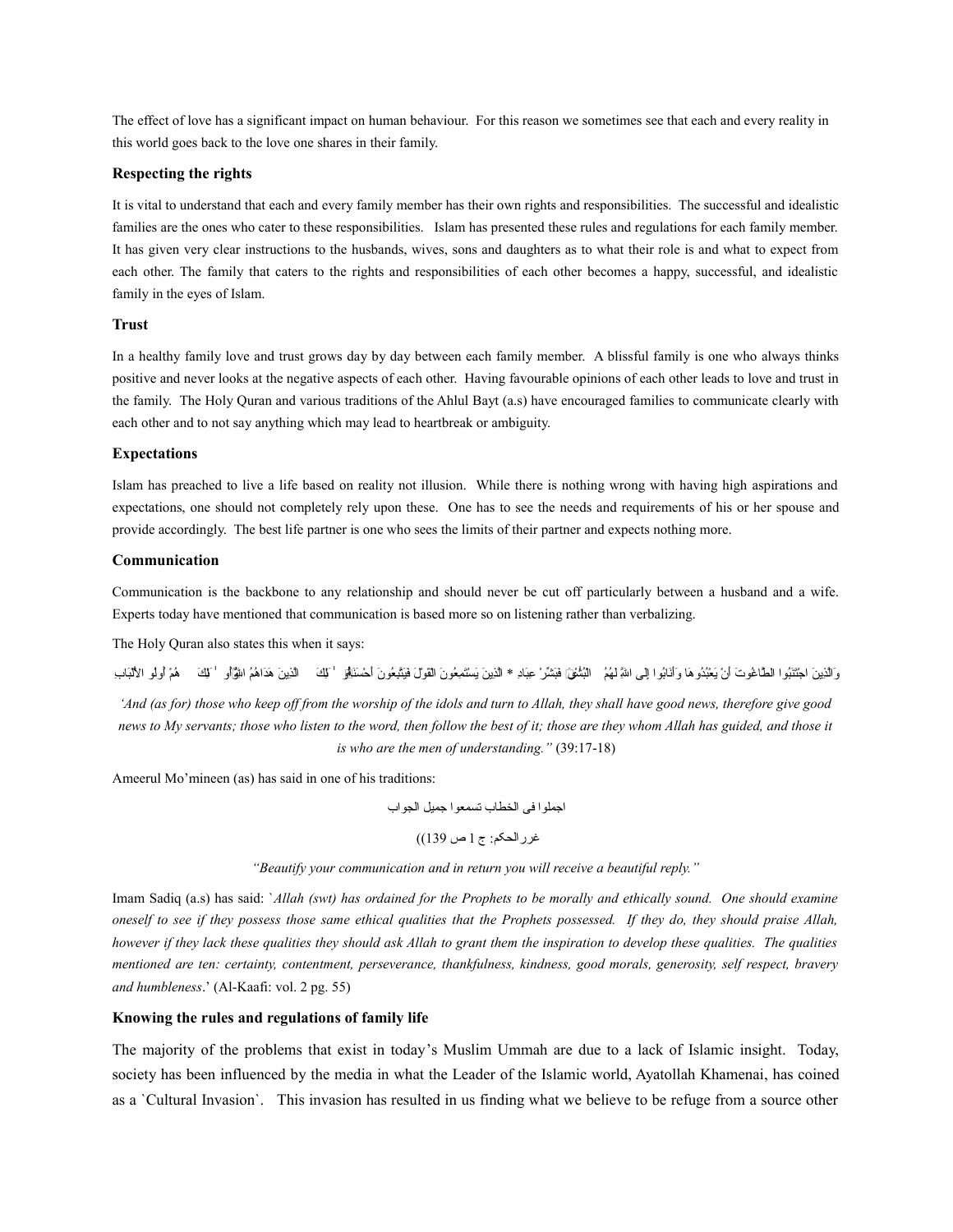than the Quran and Sunnah. As the force of Satan is in full swing, we need to elevate our awareness and insight in building the roots for a successful life and in the process ward off these satanic forces.

## **Handling things delicately**

Prophet Mohammad (saw) says: "*Kindness is blessings and harshness is dreadful."*

It has been narrated from Imam Sadiq(a.s) that he said: "*Prophet Mohammad (saw) has said*: *O people can I give you good tidings about a person who will be prevented from feeling the effects of the Hell fire? They all said" Yes O Prophet of Allah!" he then said: "A person who is nice, loving and humble towards his relatives."*

### **Forgiveness**

Human beings are fallible beings. Only those who possess infallibility claim to be free from error and fault. If a family member makes a mistake it can always be corrected by apologizing. Imam Hassan (a.s) says:

جااقبل عذر من جاعتذر جاليك و خذجالعفاو من جالنتاس

(تحف جالعقاول ص 793)

*"Accept the apology of a person who seeks it and continue to grant forgiveness to the people."*

## **Enjoying what is good and forbidding what is evil**

One of the most important branches in Islam is the enjoying of what is good and the forbidding of what is evil which is known as Amr bil maroof wa Nahi Ànil munkar (أمر بالمعروف و نهى عن المنكر). The main purpose of this obligatory act is to eliminate impurity from society.

The Holy Quran, when discussing some of the requirements of a believer, says:

َوَت َاوجا َص آ ْاوجا ْنِبتاآ ْل َح أ يّق َوَت َاوجا َص آ ْاوجا ْنِبتال ةَّصآ ْب ْنِر

*"..and enjoin on each other truth, and enjoin on each other patience."* (103:3)

Imam Hussain (a.s) has been reported as saying:

و جامر بتالمعرو ف تكن من جاهله و جانكر جالمنكر بلستانك و يدك

(تحف جالعقاول: ص: 27)

*"And enjoin in what is good so that you become one of the good ones and reject the evil with the use of your tongue as well as your hands."*

## **Good relations towards relatives الرحم صلة**

يا أَيُّهَا النَّاسُ اتَّقُوا رَبَّكُم الْذِي خَلقَكُمْ مِنْ نَفْسٍ وَاحِدَةٍ وَخَلقَ مِنْهَا زَوْجَهَا وَبَثَ مِثْهَما رِجَاةٍ وَخَلقَ مِثْهَا زَوْجَهَا وَبَثَ مِثْهِما رَبَّكُمْ وَجَلقَ مِثْهَا زَوْجَهَا وَبَثَ مِثْهِمَا

*"O people! be careful of (your duty to) your Lord, Who created you from a single being and created its mate of the same (kind) and spread from these two, many men and women; and be careful of (your duty to) Allah, by Whom you demand one of another (your rights), and (to) the ties of relationship; surely Allah ever watches over you."* (Holy Quran 4:1)

In one of his sermons, Imam Ali (a.s) has said:

و صلة الرحم فاتّها مثر اة فى المال و منسأة فى الاجل

*"...and good relations with the family increases wealth and delays death."*

### **Serving humanity:**

We read in Islamic traditions that one of the best acts of worship is to serve humanity. If a family makes this their goal, they will never allow their own problems to consume them but rather divert all their energy in solving the difficulties of others.